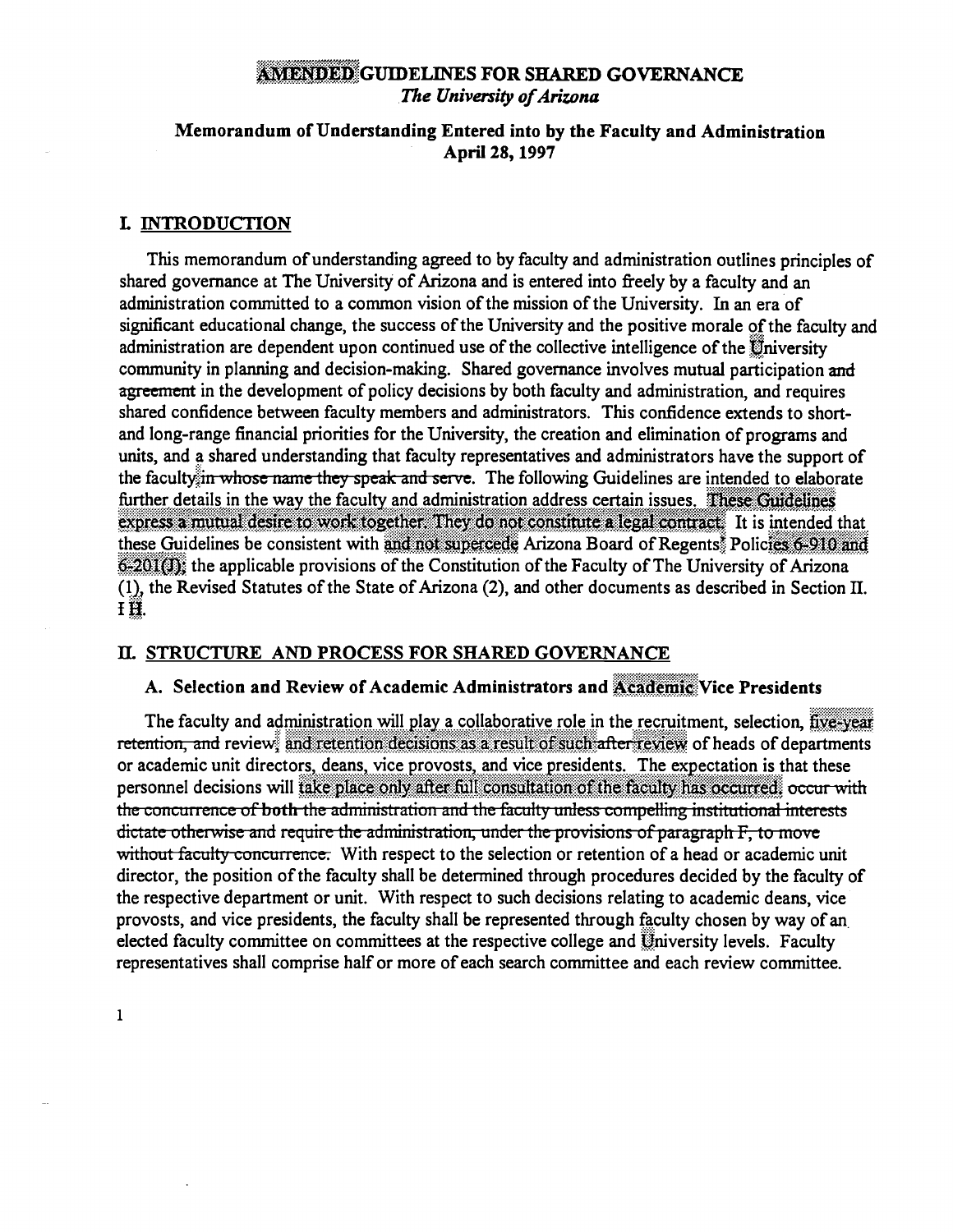Extraordinary reviews shall be conducted by procedures outlined in the University Handbook for Appointed Personnel. It is the responsibility of all committees to ensure open faculty input, including the input of the appropriate elected faculty body.

# Budget and Strategic Planning

With respect to budgetary and financial matters, the projected budget of University funds will be formulated by the administration with faculty participation, publicized to both the faculty and public, and then reviewed by faculty representatives, chosen by way of accepted faculty governance procedures. A committee on the budget and long-range strategic planning, comprised of faculty, administrators, and other sections of the University community as appropriate, shall be the University level forum for mutual agreement obtaining full consultation of the faculty on the projected budget. At least half of the committee will come from the faculty, chosen by way of accepted faculty governance procedures. The committee will receive full and timely input from the Faculty Senate and regularly report back to the Faculty Senate. University budgets and records of University expenditures will continue to be open to all members of the faculty and the public, as required by law.

# **C. Position Searches**

All tenured, tenure-eligible, continuing, and continuing-eligible faculty, academic administrative and vice-presidential appointments will be made following open competitive searches with selection based on merit and due consideration of intellectual and cultural diversity. This statement is not intended to prohibit target-of-opportunity appointments.

# D. Faculty Representation

Representation of the faculty at all levels of University governance will be carried out by members of the faculty who have been elected directly by their faculty peers or selected by a committee on committees or other faculty body which has been elected directly by the faculty at the University, college, or unit level. Faculty members have the responsibility to participate in shared governance. In work assignments and performance reviews, their participation shall be recognized as service and given the weight necessary to ensure the success of shared governance.

# Academic and Academic Personnel Policies

Academic and curricular policies rest primarily with the faculty. The creation and elimination of programs and units, policies relating to student affairs and admissions, faculty personnel policy, and the Guidelines on faculty and administration salary policy also are among those included within the jurisdiction of shared governance. An initial proposal to change academic or academic personnel policy may come from any source, but the formal consideration and development of such policy changes shall always be undertaken through shared governance arrangements.

If a substantial minority of any shared governance committee disagrees with any action taken by the committee, their position should be stated with the committee.<sup>\*</sup>s recommendation. These recommendations then will go through the normal procedure of the Faculty Senate, which is the ultimate representative of the faculty in these areas. The Faculty Senate and administration will work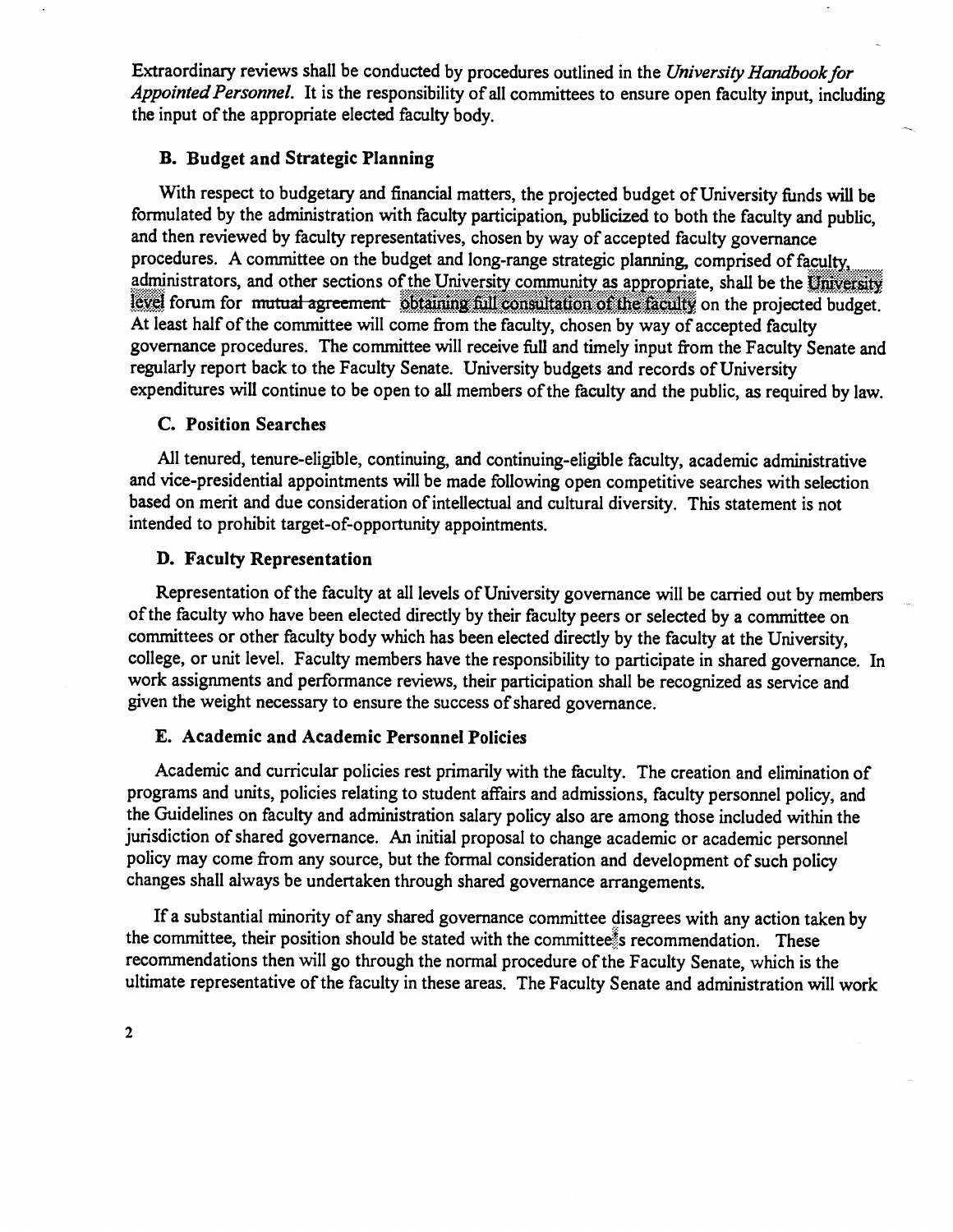to resolve any differences they may have so as to attain an outcome that is mutually agreeable to both in the end. When mutual agreement on a policy is reached, the administration will suggest the steps it intends to take to implement the policy and provide a time line so as to assure proper implementation of the policy and appropriate faculty review. Except for review and monitoring, shared governance does not extend to management decisions, that is, to the carrying out and implementation of policy that stays clearly within the Guidelines of that policy.

# F. Process Monitoring

Until the point that mutual agreement is reached between the administration and the faculty, the status-quo ante prevails. Only on those rare occasions where mutual agreement between the faculty and administration cannot be reached and where the President deems action is clearly necessary in order to protect or advance interests vital to the University shall the President or designees act unilaterally.

**444 Faculty members, through the Faculty Senate, have the prerogative to determine whether in the** view of the faculty such an action or series of actions has breached the spirit of shared governance at the University level. The Faculty Senate, by two-thirds vote, shall be the vehicle for undertaking such determinations. Procedures to relate this understanding to the college level will be determined within each college.

# G. F. Shared Governance Review Committee

With the purpose of enhancing the smooth operation of shared governance, a review committee composed of the Chair of the Faculty, the Presiding Officer of the Senate, three Senators (elected by the Senate), the Provost, and two other members of the administration shall be established. Its purposes are is to address issues regarding the implementation and functioning of the procedures contained in this document, to recommend a process to review compliance with this agreement and to make recommendations toward more effective working of shared governance.

# H  $\ddot{\mathbb{G}}$ . Involvement of Students, Staff, and Professional Personnel

Students, classified staff, and professional personnel should participate in the shared governance process where appropriate and in a fitting manner. A task force shall be appointed to develop further details of this participation for consideration by the Faculty Senate and the administration. This task force should include one representative selected by each of the following groups: Appointed Personnel Organization Council, Staff Advisory Council, ASUA, GPSC, Faculty Senate, and the Provost's Office. The recommendations of this task force should be submitted to the Senate and the administration for further action by the end of the first year of the start of the implementation of the shared governance process.

# **H.E.**. Consistency With Other Documents

It is intended that these Guidelines be consistent with and not supersede the applicable provisions of the Arizona Revised Statutes, Arizona Board of Regents<sup>®</sup> policies, the Constitution and Bylaws of the Faculty of the University of Arizona, and the University Handbook for Appointed Personnel.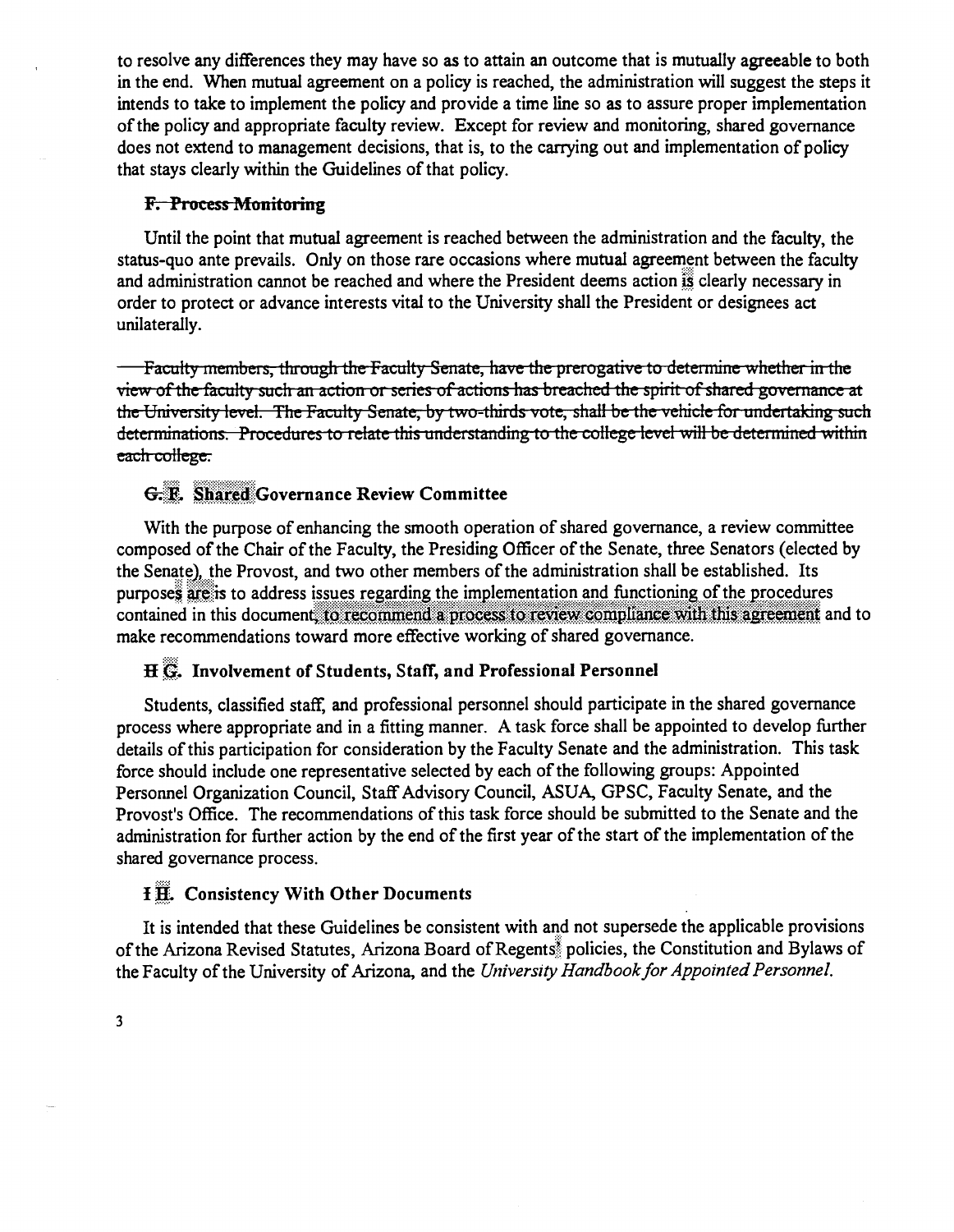However, the Guidelines are built upon principles of shared governance developed after the Constitution and UHAP were instituted. Therefore, these Guidelines are designed to provide a framework for revising those documents, which may be amended to conform with the principles set forth in this document.

# **J** *i.* Continuing Structure and Process

Shared governance on the above-mentioned policies shall also be implemented within the colleges and units, as appropriate to the circumstances of each college and unit, but consistent with the aims and objectives of shared governance.

The Faculty Senate and the administration shall jointly continue to consider the further development of this memorandum of understanding, and make arrangements to implement the provisions as adopted.

John E. Schwarz Manuel T. Pacheco Chair of the Faculty President

Date Date Date Date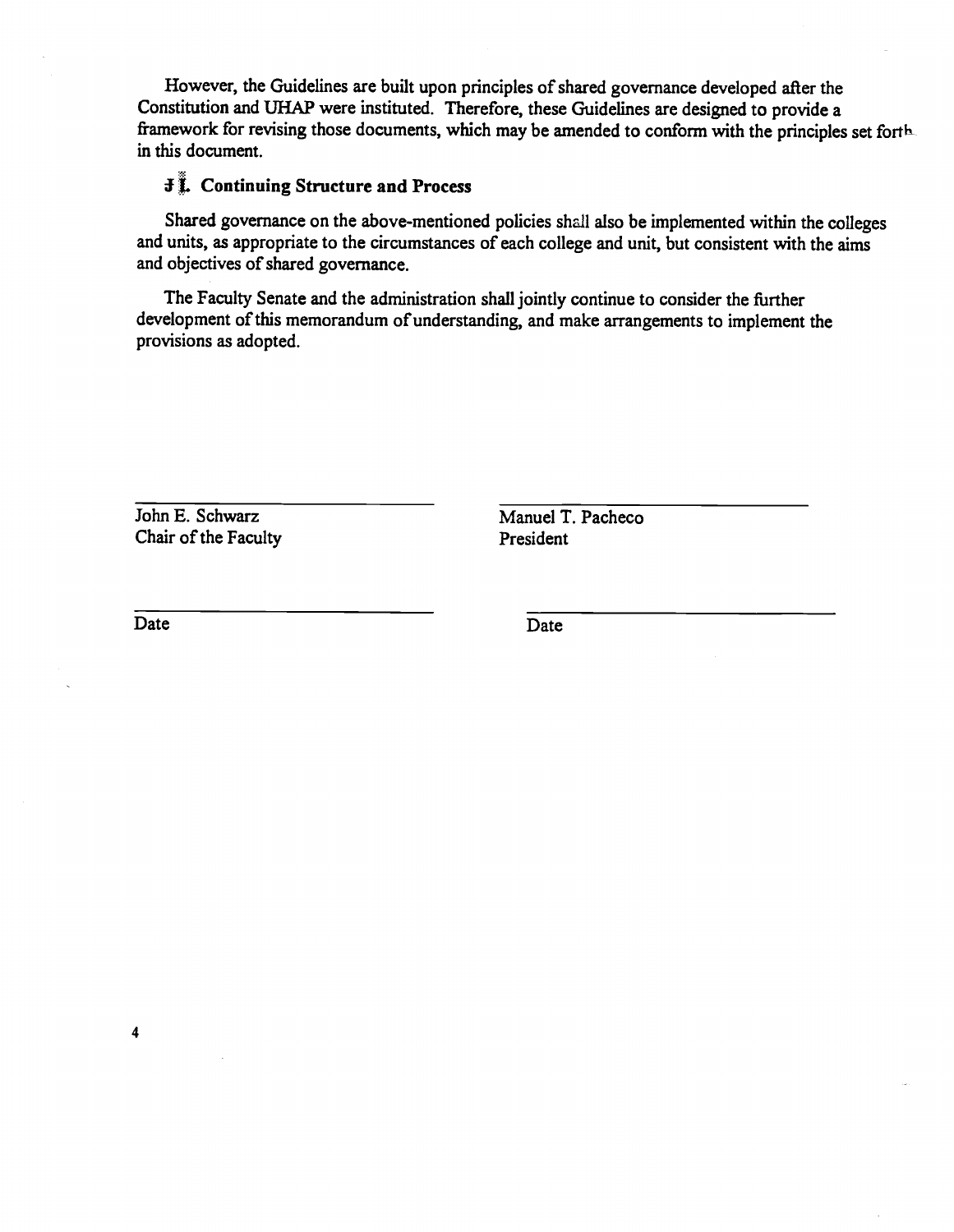### NOTES:

5

From The Constitution of the Faculty of the University of Arizona: The general faculty has fundamental responsibilities in the areas of academic personnel policy, instruction and curriculum policy, research policy, student affairs policy, ethics and commitment, advice on budget and University support, and acts on such matters affecting the welfare of the University as are brought for consideration in accordance with University policy.

From Arizona Revised Statute 15-1601B: The Universities shall have colleges, schools and departments and give courses of study and academic degrees as the Board (of regents) approves. Subject to the responsibilities and powers of the Board and the University Presidents, the faculty members of the Universities, through their elected faculty representatives, shall share responsibility for academic and educational activities and matter lated to faculty personnel. The faculty members of each University, through their elected faculty representatives, shall participate in the governance of their respective Universities and shall actively participate in the development of University policy.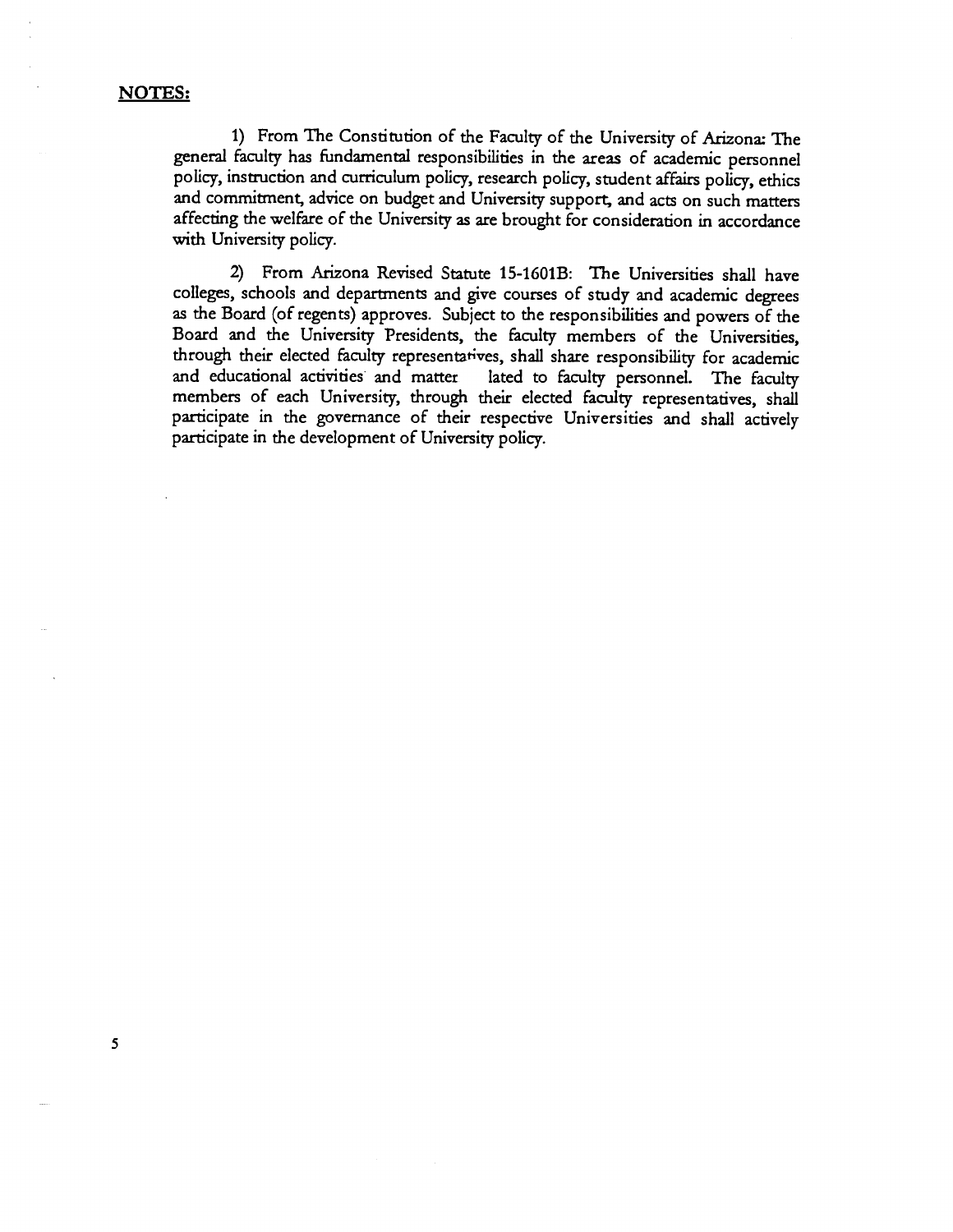# GUIDELINES FOR SHARED GOVERNANCE The University of Arizona

# Memorandum of Understanding Entered into by the Faculty and Administration

# I. INTRODUCTION

This memorandum of understanding agreed to by faculty and administration outlines principles of shared governance at The University of Arizona and is entered into freely by a faculty and an administration committed to a common vision of the mission of the University. In an era of significant educational change, the success of the University and the positive morale of the faculty and administration are dependent upon continued use of the collective intelligence of the university community in planning and decisionmaking. Shared governance involves mutual participation in the development of policy decisions by both faculty and administration, and requires shared confidence between faculty members and administrators. This confidence extends to short- and long-range financial priorities for the University, the creation and elimination of programs and units, and a shared understanding that faculty representatives and administrators have the support of the faculty. The following guidelines are intended to elaborate further details in the way the faculty and administration address certain îssues. These guidelines express a mutual desire to work together. They do not constitute a legal contract. It is intended that these guidelines be consistent with and not supersede Arizona Board of Regents Policies, including the Conditions of Service and Arizona Board of Regents Policies 6-910 and 6-201(J); the applicable provisions of the Constitution of the Faculty of The University of Arizona (1); the Revised Statutes of the State of Arizona (2); and other documents as described in Section IL H.

# II. STRUCIURE AND PROCESS FOR SHARED GOVERNANCE

# A. Selection and Review of Academic Administrators and Academic Vice Presidents

The faculty and administration will play a collaborative role in the recruitment, selection, five-year review, and retention decisions as a result of such review of heads of departments or academic unit directors, deans, vice provosts, and vice presidents. The expectation is that these personnel decisions will take place only after full consultation of the faculty has occurred. With respect to the selection or retention of a head or academic unit director, the position of the faculty shall be determined through procedures decided by the faculty of the respective department or unit With respect to such decisions relating to academic deans, vice provosts, and vice presidents, the faculty shall be represented through faculty chosen by way of an elected faculty committee on committees at the respective college and university levels. Faculty representatives shall comprise half or more of each search committee and each review committee. Extraordinary reviews shall be conducted by procedures outlined in the University Handbook for Appointed Personnel. It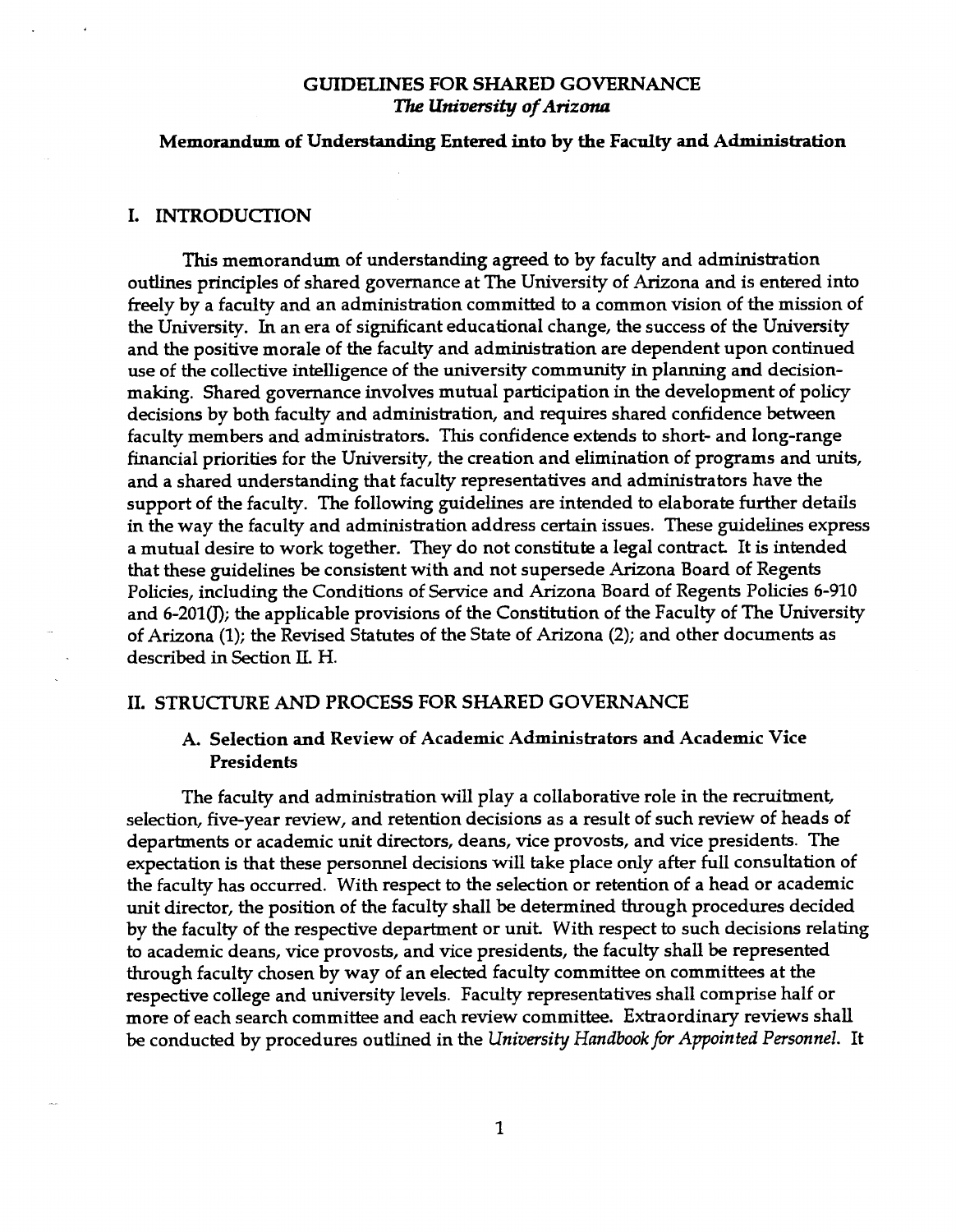is the responsibility of all committees to ensure open faculty input, including the input of the appropriate elected faculty body.

# Budget and Strategic Planning

With respect to budgetary and financial matters, the projected budget of University funds will be formulated by the administration with faculty participation, publicized to both the faculty and public, and then reviewed by faculty representatives, chosen by way of accepted faculty governance procedures. A committee on the budget and long-range strategic planning, comprised of faculty, administrators, and other sections of the University community as appropriate, shall be the university-level forum for obtaining full consultation of the faculty on the projected budget At least half of the committee will come from the faculty, chosen by way of accepted faculty governance procedures. The committee will receive full and timely input from the Faculty Senate and regularly report back to the Faculty Senate. University budgets and records of University expenditures will continue to be open to all members of the faculty and the public, as required by law.

# C. Position Searches

All tenured, tenure-eligible, continuing, and continuing-eligible faculty, academic administrative and vice-presidential appointments will be made following open competitive searches with selection based on merit and due consideration of intellectual and cultural diversity. This statement is not intended to prohibit target-of-opportunity appointments.

# D. Faculty Representation

Representation of the faculty at all levels of University governance will be carried out by members of the faculty who have been elected directly by their faculty peers or selected by a committee on committees or other faculty body which has been elected directly by the faculty at the University, college, or unit level. Faculty members have the responsibility to participate in shared governance. In work assignments and performance reviews, their participation shall be recognized as service and given the weight necessary to ensure the success of shared governance.

# Academic and Academic Personnel Policies

Academic and curricular policies rest primarily with the faculty. The creation and elimination of programs and units, policies relating to student affairs and admissions, faculty personnel policy, and the guidelines on faculty and administration salary policy also are among those included within the jurisdiction of shared governance. An initial proposal to change academic or academic personnel policy may come from any source, but the formal consideration and development of such policy changes shall always be undertaken through shared governance arrangements.

If a substantial minority of any shared governance committee disagrees with any action taken by the committee, their position should be stated with the committee's recommendation. These recommendations then wifi go through the normal procedure of the Faculty Senate, which is the ultimate representative of the faculty in these areas. The Faculty Senate and administration will work to resolve any differences they may have so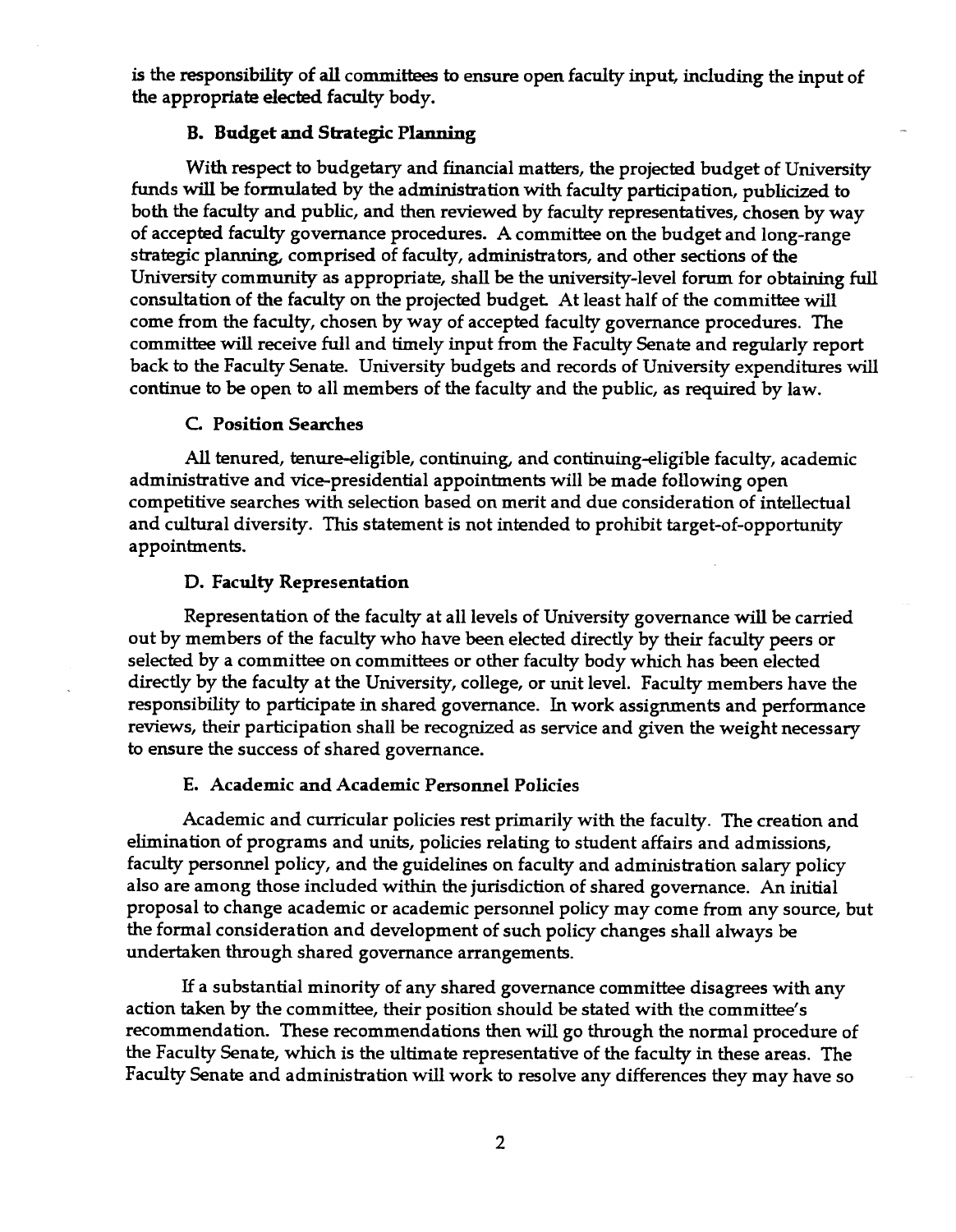as to attain an outcome that is mutually agreeable to both in the end. When mutual agreement on a policy is reached, the administration will suggest the steps it intends to take to implement the policy and provide a timeline so as to assure proper implementation of the policy and appropriate faculty review. Except for review and monitoring, shared governance does not extend to management decisions, that is, to the carrying out and implementation of policy that stays clearly within the guidelines of that policy.

Until the point that mutual agreement is reached between the administration and the faculty, the status-quo ante prevails. Only on those unusual occasions where mutual agreement between the faculty and administration cannot be reached and where the President deems action is clearly necessary in order to protect or advance interests vital to the University shall the President or designees act unilaterally.

# Shared Governance Review Committee

With the purpose of enhancing the smooth operation of shared governance, a review committee composed of the Chair of the Faculty, the Presiding Officer of the Senate, three Senators (elected by the Senate), the Provost, and two other members of the administration shall be established. Its purposes are to address issues regarding the implementation and functioning of the procedures contained in this document, to recommend a process to review compliance with this agreement, and to make recommendations toward more effective working of shared governance.

# G. Involvement of Students, Staff, and Professional Personnel

Students, classified staff, and professional personnel should participate in the shared governance process where appropriate and in a fitting manner. A task force shall be appointed to develop further details of this participation for consideration by the Faculty Senate and the administration. This task force should include one representative selected by each of the following groups: Appointed Personnel Organization Council, Staff Advisory Council, ASUA, GPSC, Faculty Senate, and the Provost's Office. The recommendations of this task force should be submitted to the Senate and the administration for further action by the end of the first year of the start of the implementation of the shared governance process.

# H. Consistency With Other Documents

It is intended that these guidelines be consistent with and not supersede the applicable provisions of the Arizona Revised Statutes, Arizona Board of Regents policies, the Constitution and Bylaws of the Faculty of the University of Arizona, and the University Handbook for Appointed Personnel.

However, the guidelines are built upon principles of shared governance developed after the Constitution and UHAP were instituted. Therefore, these guidelines are designed to provide a framework for revising those documents, which may be amended to conform with the principles set forth in this document.

3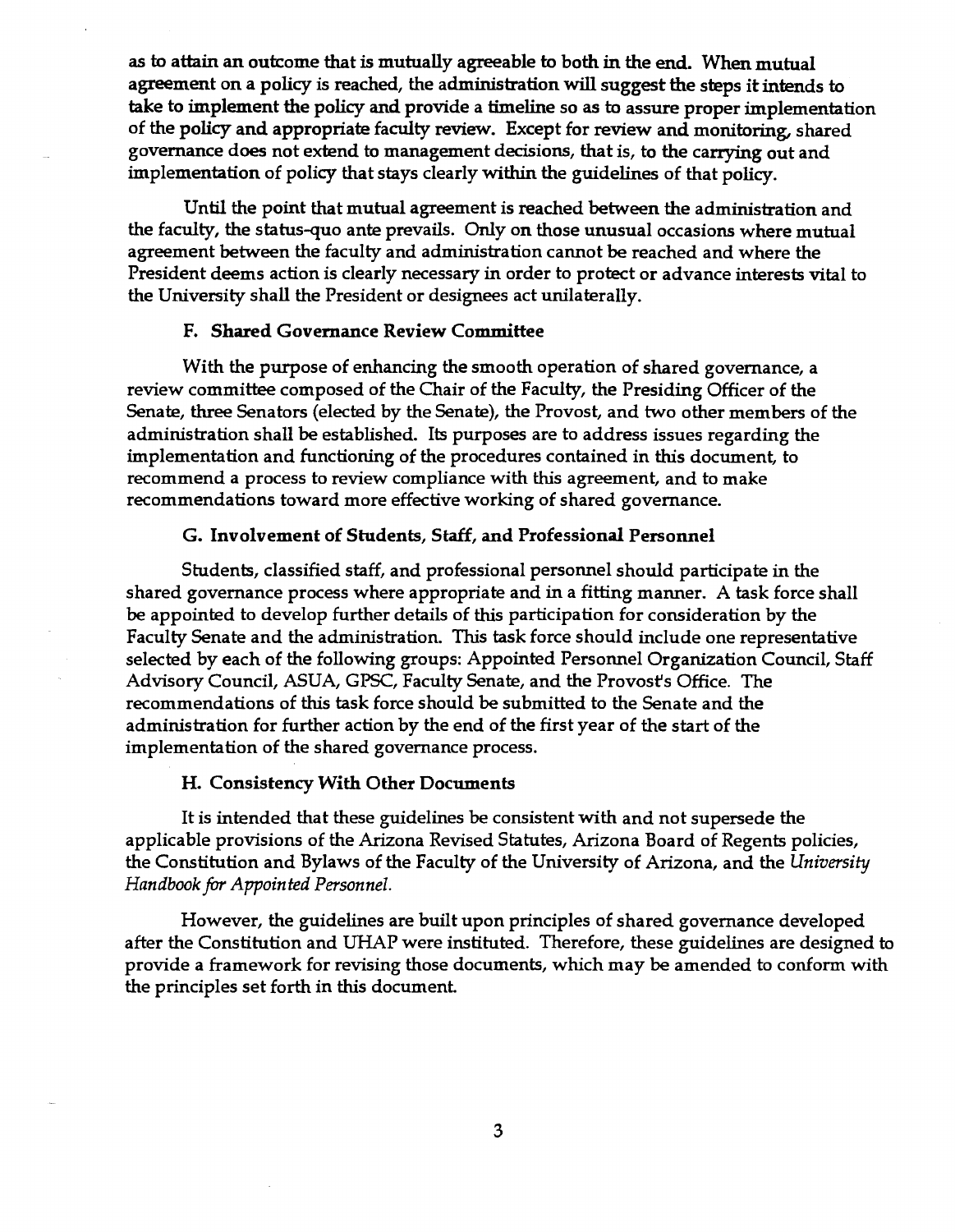# I. Continuing Structure and Process

Shared governance on the above-mentioned policies shall also be implemented within the colleges and units, as appropriate to the circumstances of each college and unit, but consistent with the aims and objectives of shared governance.

The Faculty Senate and the administration shall jointly continue to consider the further development of this memorandum of understanding, and make arrangements to implement the provisions as adopted.

Subject to final ratification by the Faculty Senate.

Tend S. Hogle

Jerrold E. Hogle Chair of the Faculty, 1997-99

 $J$ ure 26 **Date** 

/1

Manuel T. Pacheco President

197

Date

John E. Schwarz Chair of the Faculty, 1995-97

June 26, 199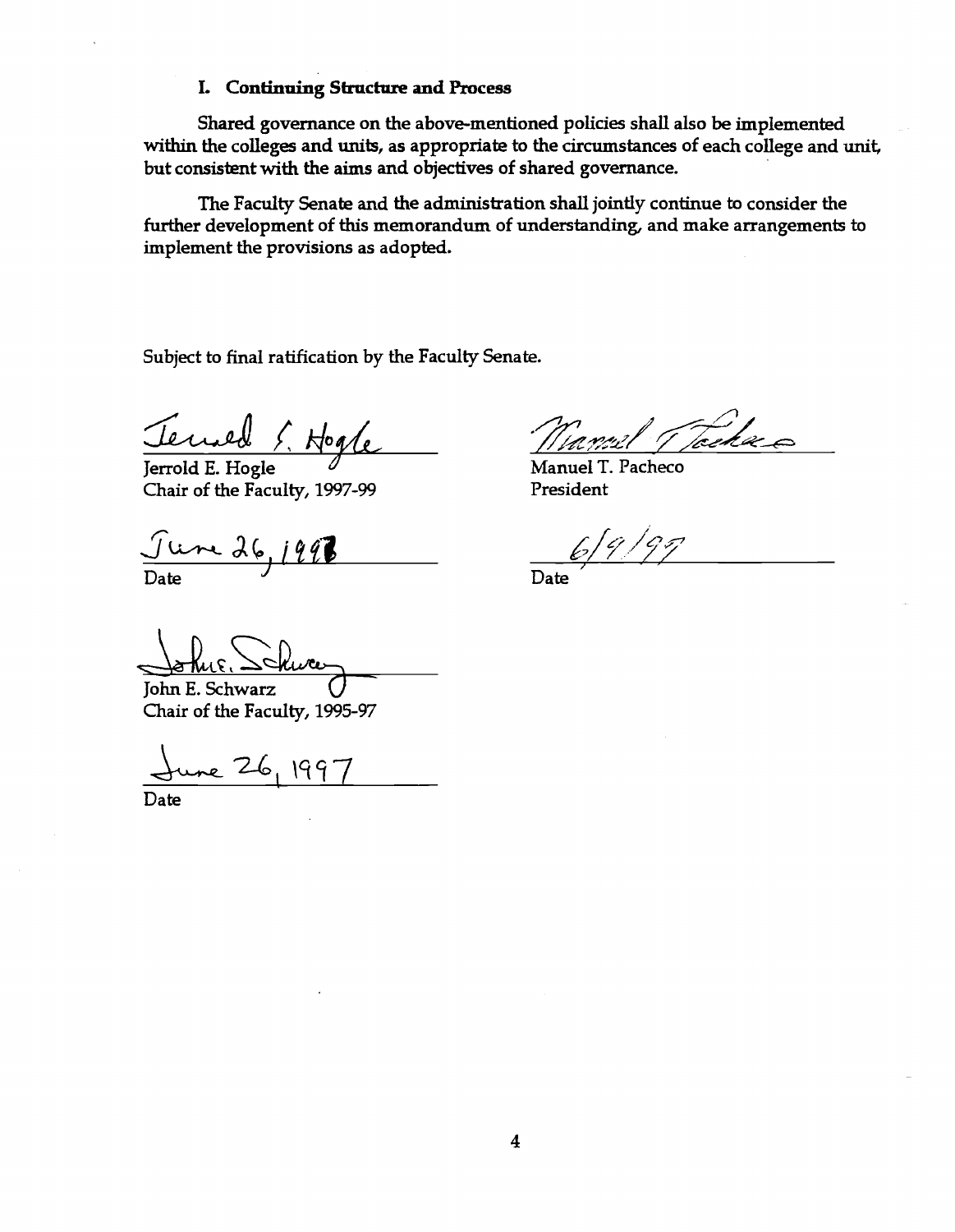From The Constitution of the Faculty of the University of Arizona: "The general faculty has fundamental responsibilities in the areas of academic personnel policy, instruction and curriculum policy, research policy, student affairs policy, ethics and commitment; advice on budget and university support, and acts on such matters affecting the welfare of the University as are brought for consideration in accordance with University policy."

From Arizona Revised Statute 15-1601B: "The Universities shall have colleges, schools and departments and give courses of study and academic degrees as the Board (of regents) approves. Subject to the responsibilities and powers of the Board and the University Presidents, the faculty members of the Universities, through their elected faculty representatives, shall share responsibility for academic and educational activities and matters related to faculty personnel. The faculty members of each University, through their elected faculty representatives, shall participate in the governance of their respective Universities and shall actively participate in the development of University policy."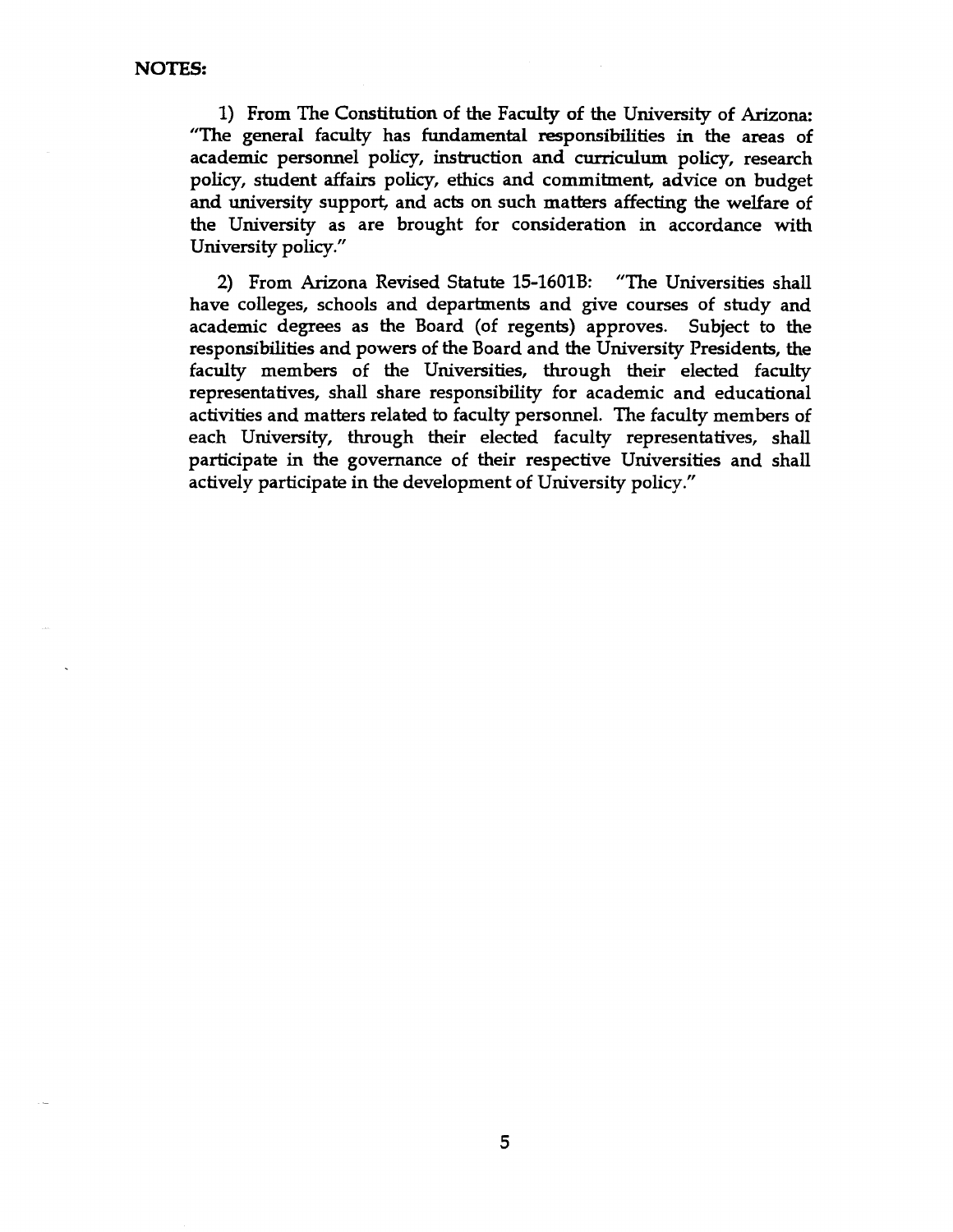# University of Arizona FACULTY SENATE ROSTER 1997-98 August 1997

 $\ddot{\phantom{a}}$ 

 $\frac{1}{2}$ 

 $\mathcal{A}^{\mathcal{A}}$ 

 $\mathcal{A}$ 

 $\frac{1}{2}$ 

| <b>NAME</b>           | FACULTY SENATE STATUS             | <b>TITLE AND DEPARTMENT</b>          |
|-----------------------|-----------------------------------|--------------------------------------|
| Aleamoni, Lawrence M. | Senator-at-Large (1999)           | Professor, Special Ed. & Rehab.      |
| Atwater, Anne E.      | Senator-at-Large (1999)           | Professor, Physiology                |
| Caldwell, Roger L.    | Senator-at-Large (1999)           | Professor, Soil, Water & Envir. Sci. |
| Carlson, Erik M.      | Student Representative (1998)     | Graduate Student, BPA                |
| Chen, Chuan F.        | College Rep., Engineering (1998)  | Professor, Aerospace & Mech. Engr.   |
| Clarke, James W.      | Senator-at-Large (1999)           | Professor, Political Science         |
| Coons, Stephen J.     | College Rep., Pharmacy (1998)     | Assoc. Professor, Pharmacy Practice  |
| Dahlgran, Roger       | College Rep., Agriculture (1998)  | Assoc. Prof., Agric./Res. Economics  |
| Davidson, Gilbert Q.  | Student Representative (1998)     | President, ASUA                      |
| Davis, Donald R.      | College Rep., Engineering (1998)  | Prof., Hydrology & Water Resources   |
| Davis, Thomas P.      | College Rep., Medicine (1998)     | Professor, Pharmacology              |
| Dvorak, Robert W.     | College Rep., Architecture (1998) | Associate Professor, Architecture    |
| Dyl, Edward A.        | College Rep., BPA (1998)          | Professor and Head, Finance          |
| Emrich, Frederick E.  | Student Representative (1998)     | Graduate Student, Fine Arts          |
| Emrick, Roy M.        | College Rep., Science (1998)      | Professor, Physics                   |
| Erickson, Julie R.    | Senator-at-Large (1999)           | <b>Assistant Professor, Nursing</b>  |
| Erlings, Billie Raye  | Senator-at-Large (1999)           | Professor, Music                     |
| Feltham, Robert D.    | College Rep., Science (1998)      | Professor Emeritus, Chemistry        |
| Fernicola, Kathleen   | Student Representative (1998)     | Graduate Student, Agriculture        |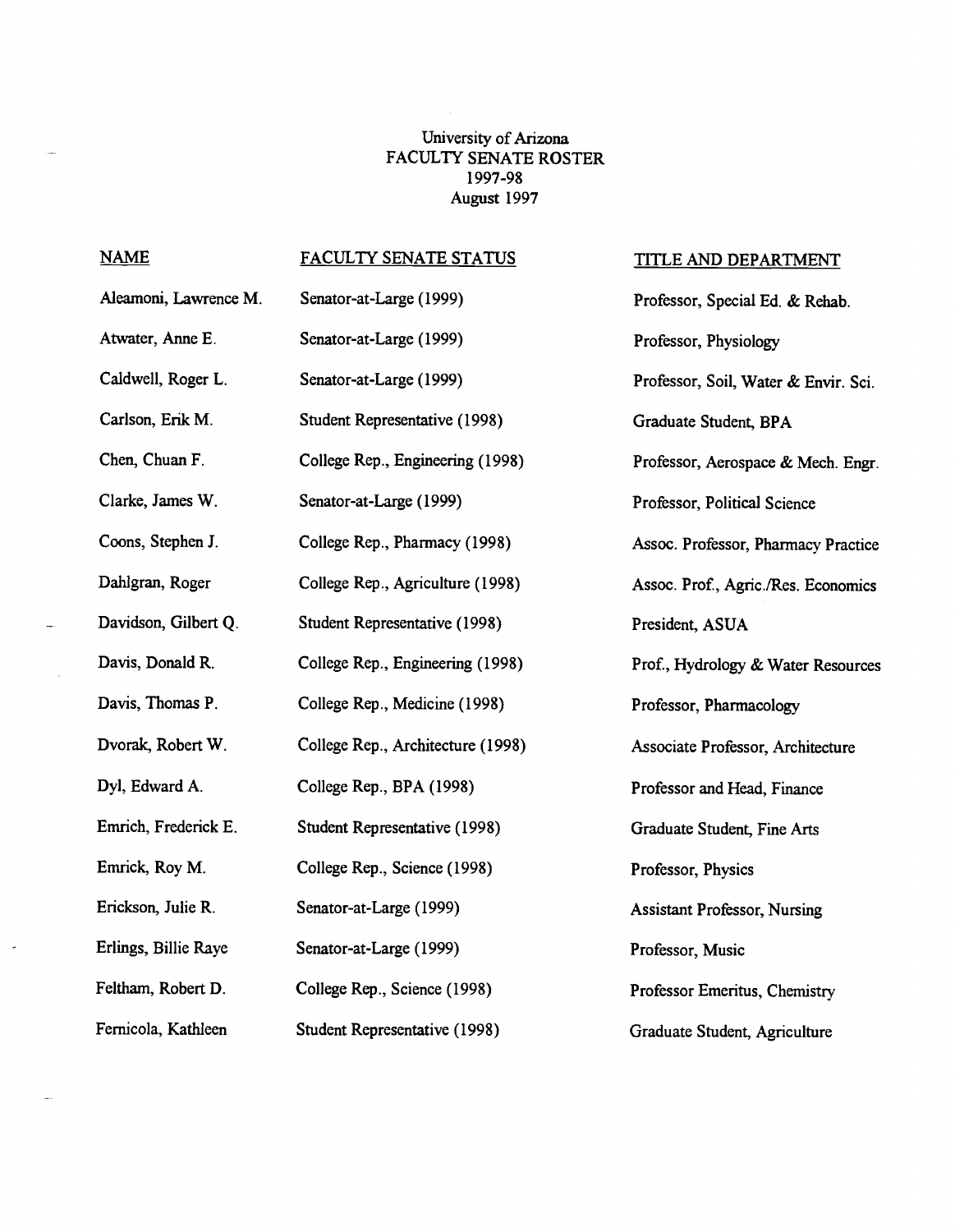| Garcia, J. D.       | College Rep., Science (1998)                | Professor, Physics                                                            |
|---------------------|---------------------------------------------|-------------------------------------------------------------------------------|
| Gerber, Rose M.     | Ex-Officio: Secretary of the Faculty (1998) | <b>Associate Professor, Nursing</b>                                           |
| Glittenberg, Jody   | College Rep., Nursing (1998)                | Professor, Nursing                                                            |
| Gore, Robert W.     | College Rep., Medicine (1998)               | Professor, Physiology                                                         |
| Gruener, Raphael P. | Senator-at-Large (1999)                     | Professor, Physiology                                                         |
| Heckler, Susan E.   | Senator-at-Large (1999)                     | Associate Professor, Marketing                                                |
| Hogle, Jerrold E.   | Ex-Officio: Chair of the Faculty (1999)     | Professor, English                                                            |
| Howell, Wanda H.    | Senator-at-Large (1999)                     | Asst. Professor, Nutritional Sciences                                         |
| Hurt, Charlie D.    | College Rep., SBS (1998)                    | Prof. and Dir., School of Information<br><b>Resources and Library Science</b> |
| Joens, Lynn A.      | College Rep., Agriculture (1998)            | Professor, Veterinary Science                                                 |
| Larson, Dennis L.   | College Rep., Agriculture (1998)            | Assoc. Professor, Ag. Engineering                                             |
| Levy, Eugene H.     | Ex-Officio: Elected by Deans                | Dean, College of Science                                                      |
| Love, Kaleen        | Student Representative (1998)               | Undergraduate Student                                                         |
| Maré, C. John       | College Rep., Agriculture (1998)            | Professor, Veterinary Science                                                 |
| McCaslin, Mary M.   | College Rep., Education (1998)              | Assoc. Professor, Educ. Psychology                                            |
| Medine, Peter E.    | College Rep., Humanities (1998)             | Professor, English                                                            |
| Miller, Glen M.     | Senator-at-Large (1999)                     | Assoc. Professor, Ag. Education                                               |
| Mishra, Shitala P.  | Senator-at-Large (1999)                     | Professor, Spec. Ed. & Rehabilitation                                         |
| Mitchell, Robert P. | College Rep., Non-College (1998)            | Librarian, University Library                                                 |
| Montanaro, Kimberly | Student Representative (1998)               | <b>Undergraduate Student</b>                                                  |
| Myers, Donald E.    | College Rep., Science (1998)                | Professor, Mathematics                                                        |
| Nelson, Erik K.     | Student Representative (1998)               | <b>Undergraduate Student</b>                                                  |
| O'Brien, Shirley J. | Senator-at-Large (1999)                     | Assoc. Dir., Cooperative Extension                                            |

 $\bar{a}$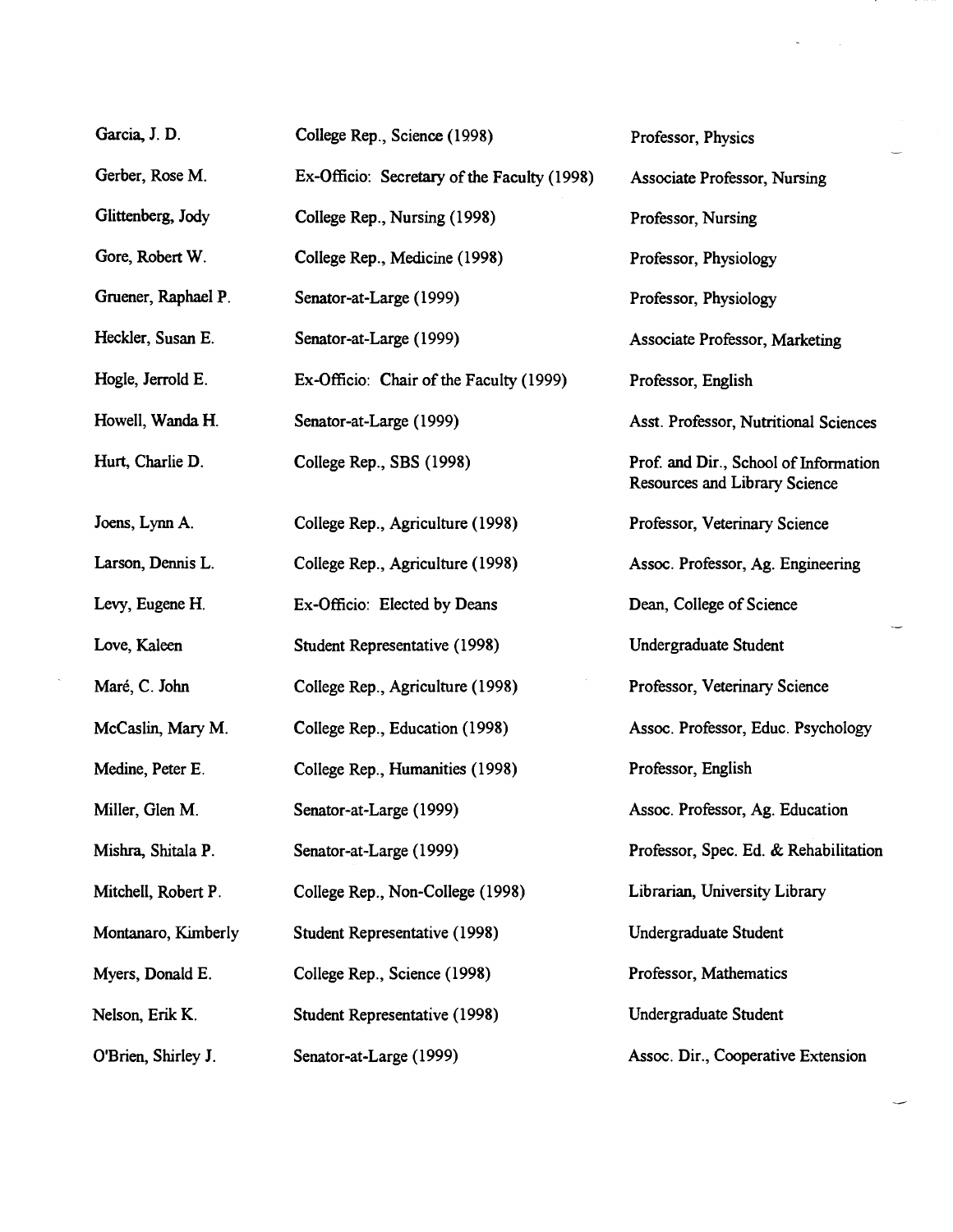| Pepper, Ian L.        | Senator-at-Large (1999)                                  | Professor, Soil, Water & Envir. Sci.          |
|-----------------------|----------------------------------------------------------|-----------------------------------------------|
| Pitt, Sheila B.       | Senator-at-Large (1999)                                  | Assistant Professor, Art                      |
| Poss, Richard L.      | College Rep., Non-College (1998)                         | Senior Lecturer, Humanities Program           |
| Reeves, Richard W.    | College Rep., SBS (1998)                                 | Professor, Geog. & Reg'l Dev.                 |
| Schiffer, Michael B.  | College Rep., SBS (1998)                                 | Professor, Anthropology                       |
| Schooley, Larry C.    | Senator-at-Large (1999)                                  | Professor, Elec. & Comptr. Engr.              |
| Silverman, Andrew     | College Rep., Law (1998)                                 | Clinical Instructor, Law                      |
| Spece, Roy G., Jr.    | Senator-at-Large (1999)                                  | Professor, Law                                |
| Sypherd, Paul S.      | Ex-Officio: Provost and Interim President                | Sr. Vice Pres., Academic Affairs              |
| Szilagyi, Miklos N.   | Senator-at-Large (1999)                                  | Professor, Elec. & Cmptr. Engr.               |
| Taylor, Saundra L.    | Ex-Officio: Elected by Vice<br>Presidents                | Vice Pres., Student Life & Human<br>Resources |
| Troy, Timothy         | Senator-at-Large (1999)                                  | Libr., Ctr. for Creative Photography          |
| Warburton, Jeffrey L. | College Rep., Fine Arts (1998), and<br>Presiding Officer | Associate Professor, Theatre Arts             |
| Weinand, Martin E.    | College Rep., Medicine (1998)                            | Associate Professor, Surgery                  |
| Witte, Marlys H.      | Senator-at-Large (1999)                                  | Professor, Surgery                            |
| Zwolinski, Malcolm J. | Senator-at-Large (1999)                                  | Professor, Renew. Nat. Res.                   |

# PARLIAMENTARIAN

 $\overline{\phantom{0}}$ 

 $\bar{\mathbf{z}}$ 

| Sankey, Robert W. | Director, Office of Academic Projects |
|-------------------|---------------------------------------|
|-------------------|---------------------------------------|

# STAFF ADVISORY COUNCIL REPRESENTATWE

| Baum, Joyce E. | University Animal Care |
|----------------|------------------------|
|----------------|------------------------|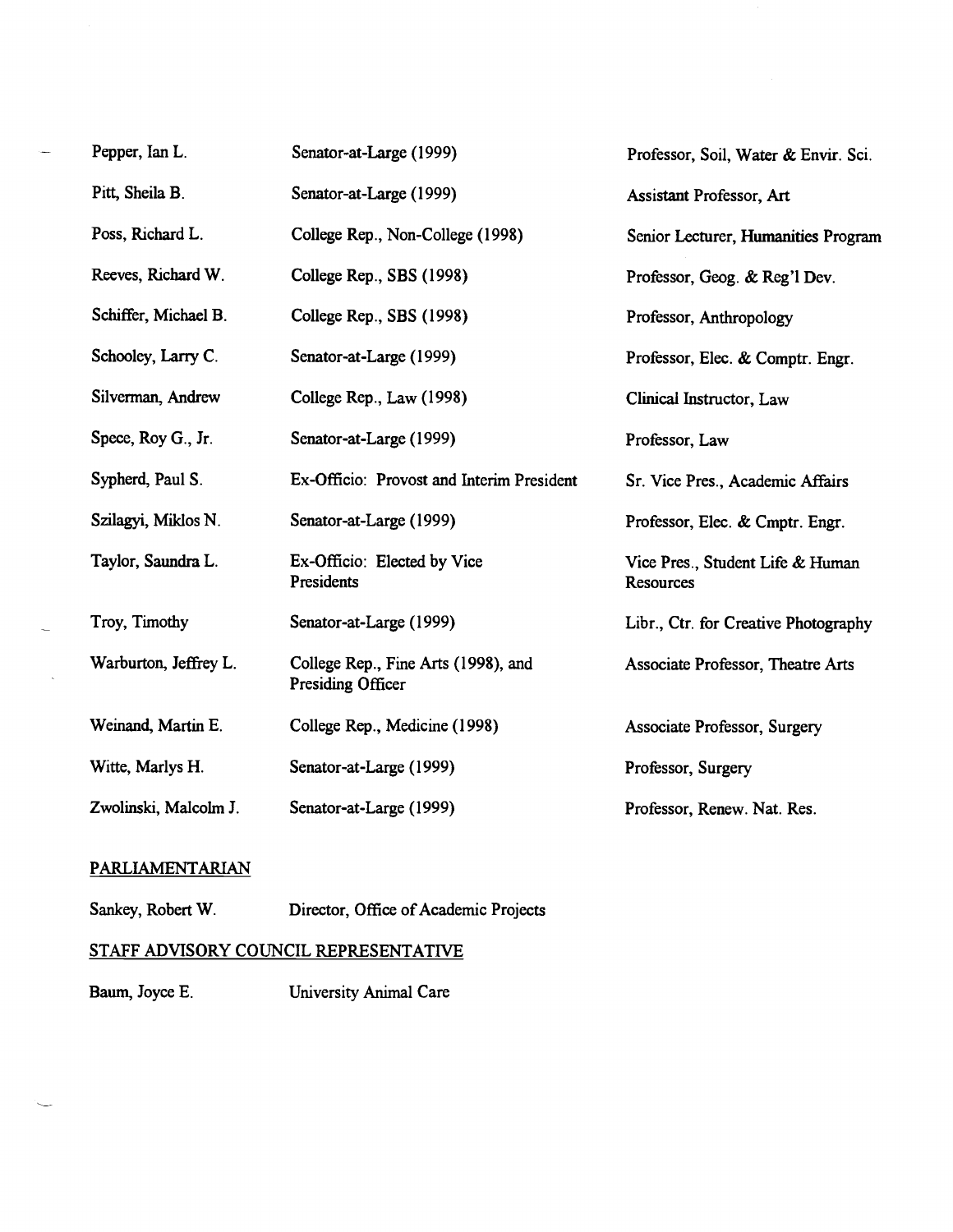# ACADEMIC PROFESSIONAL ORGANIZATION COUNCIL REPRESENTATIVE

Juli, Timothy Research Scientist, Geosciences

# ALUMNI ASSOCIATION REPRESENTATIVE

Rochlin, Jay M. Alumni Association

Total: 58 Senators

One Senator (College Representative, Humanities) to be elected to complete a term; President Likins to be added October 1, 1997.

c:\msoffice\winword\sencalls\rost9798.doc 8/20/97 dl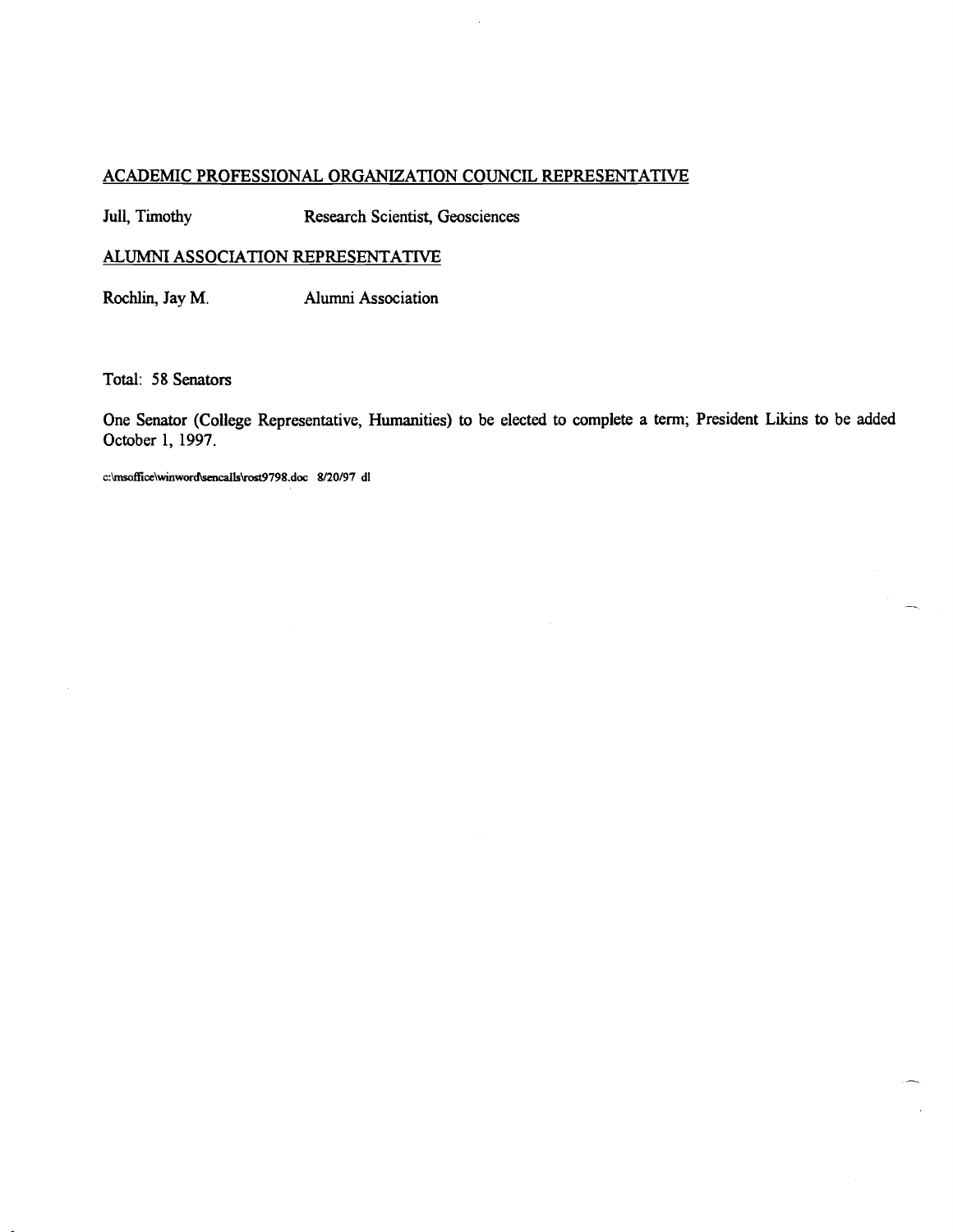# The Faculty Development<br>Partnership he University of Arizona

The Center for Computing & Information Technology (CCIT)

The University Library

The University Teaching Center (UTC)

The Peter Treistman Fine Arts Center for New Media

VideoServices (KUAT)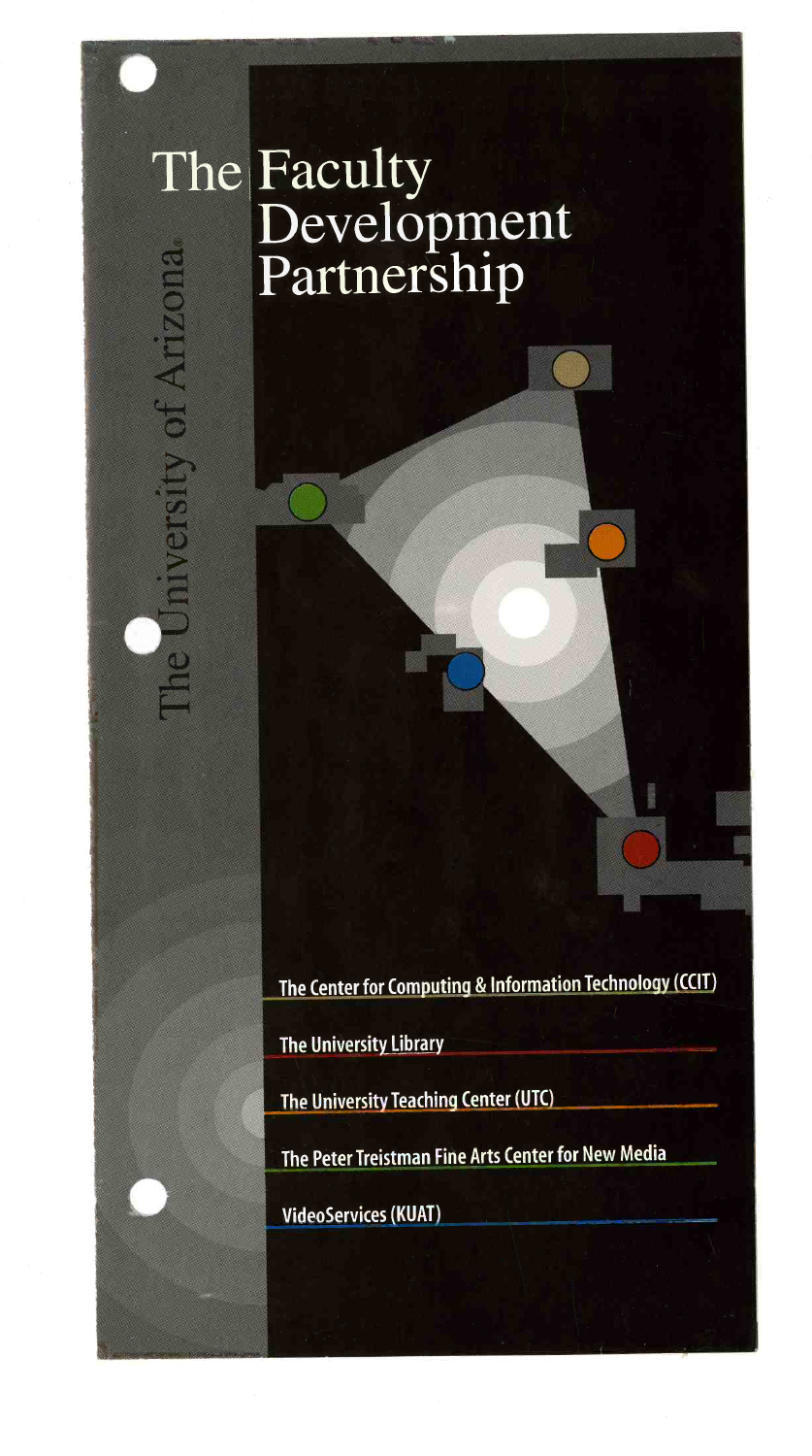# Faculty<br>Development Partnership The Faculty

(Contexter Computing and The Center for Computing and Information Technology supports infrastructure computing and communications resources. Network services include campuswide and dial-up connectivity and access to the Internet. Shared host systems and,



computer labs support general purpose and specialized instructional, research and administrative computing needs. Consulting services and expert assistance are available to all UA faculty, staff and students.

Faculty Development at the University of Arizona provides the dimate andsupport through which faculty can become independent creators of new learning environments. The Partnership provides expert technical support; mentoring and collaboration opportunities; technology for courseware creation, teaching and learning; and approaches for measuring learning outcomes. Participating units in the Partnership indude:

• The Center for Computing & Information Technology

The University Library

The University Teaching Center

The Peter Treistman Fine Arts (enter for New Media

# VideoServices (KUAT)

These units contribute resources and collaboratively support the Faculty Center relationship for Instructional Innovation at The University of Arizona.

The Peter Treistman Fine Arts Center for New Media specializes in animation, video and audio editing,and graphic design. Faculty use high technology artistic tools to refine their instructional materials for clear, effective visual communications.

> --- -. I **The Faculty Center** for Instructional Innovation  $\mathbf{v} = \mathbf{v}$

> > $\bigcup_{i=1}^n A_i = \bigcup_{i=1}^n A_i$

I in the second the second the second terms of the second terms of the second terms of the second terms of the<br>In the second terms of the second terms of the second terms of the second terms of the second terms of the seco

I

VideoServices (KUAT) supports the University of Arizona faculty through production and transmission of local and distributed learning environments. Satellite, microwave, digital video, cable, and wireless cable technologies are used to distribute educational material. VideoServices is an educational broadcast resource of the University of Arizona and a member of the KUAT **Communication Group.** 

/

# Faculty Development Partnership Programs

## The Faculty Center for Instructional Innovation

The Faculty Center for Instructional Innovation provides a dynamic, interdisciplinary environment that supports exploration and development of new pedagogy, instructional technology, sustained collaborative experiences, and distributed educational opportunities. All faculty are welcome to make use of Center resources, including presentation and meeting facilities, high technology development tools and expert consultants.

### New Technologies Program

Held in the University Teaching Center, this program provides basic training in instructional technologies, teaching methods, and evaluation procedures for groups of faculty. Groups that complete the program return to their units with computer equipment and instructional tools necessary to stimulate curricular change.

### Curriculum Innovations Grants Program

Faculty members submit proposals for projects that will lead to curricular improvement. Grant awards are based on the quality of the projects and their potential for positive effect on the learning environment. Funded projects are supported by a mentoring<br>process that utilizes staff from the Partnership unit process that utilizes staff from the Partnership unit and implementation.

### Seminars,Workshops,and Consultation

Throughout the year, Partnership units host seminars, workshops, and teleconferences related to teaching, learning, the application of technologies, and instructional research. Consulting services are available upon request to individuals, project teams, and academic departments.

# The University Library serves as a<br>extensive electronic information sources

 gateway to electronic information sources worldwide. Librarians working with faculty 'promote information literacy skills among students, help integrate new information technology into courses,and develop new knowledge products.

**The University Teaching Lenter** offers the New Technologies Program for faculty who desire to gain experience with high technology teaching tools. In addition,all faculty can obtain current information on learning theories and teaching strategies through UTC's lending library,workshops, consultations, and seminars.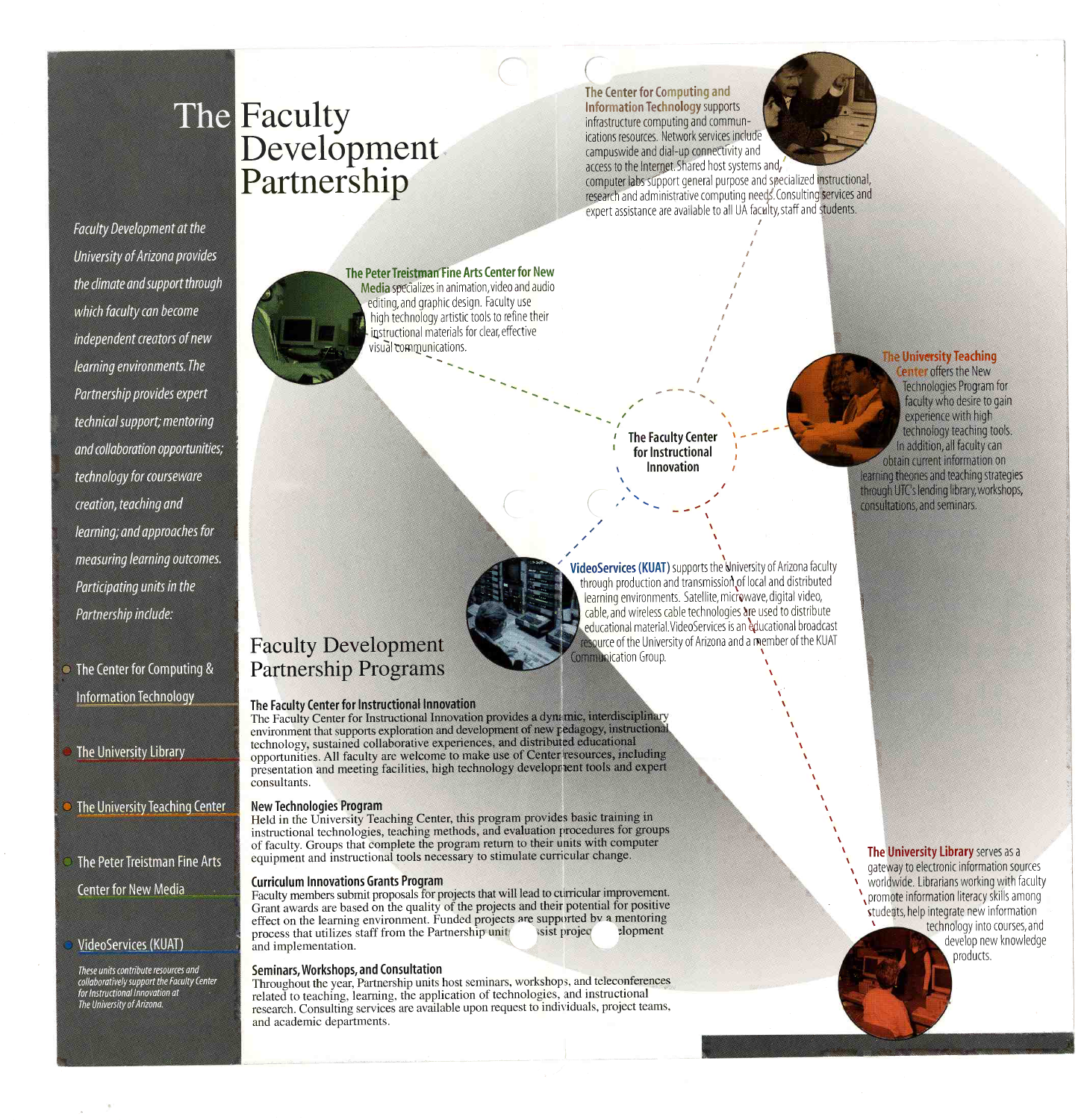# The Faculty Development Partnership Directory:

http://www.facpartner.arizona.edu

### The Center for Computing and Information Technology (CCII) Barbara Hoffman — hoffman@arizona.edu

Room 305 - 520.621.4986

Dan Roman - dnr@arizona.edu CCIT Telecommunications Room  $131P - 520.621.2769$ 

Faculty Resources for Instruction Room 337-520.621.2542

Multimedia & Visualization Center Room 303 - 520.621.9404

CCII Research Support Staff Room 112 - 520.621.2300

### The University Library

Karen Williams - kwilliam@bird.library.arizona.edu Room A205 - 520.621.4865

# The University Teaching Center (UTC)

James Austin - jaustin@u.arizona.edu  $CCIT$  337  $-$  520.626.8067

### Peter Treistman Fine Arts Center for New Media J.Timothy Kolosick, Ph.D. - kolosick@u.arizona.edu College of Fine Arts, Music Building

Room 137 - 520.621.1272

## VideoServices (KUAT)

Jack A. Parris - jparris@bigdog.engr.arizona.edu Harvill Building Room 241D - 520.621.1500

### The Faculty Center for Instructional Innovation

Mary Barleycorn - mtb@u.arizona.edu CCII Room 337 - 520.626.2621 FAX 520.626.8220 http://www.fcii.arizona.edu



The Faculty Development Partnership provides a flexible technological and pedagogical infrastructure that promotes awareness and supports curi development and instructional



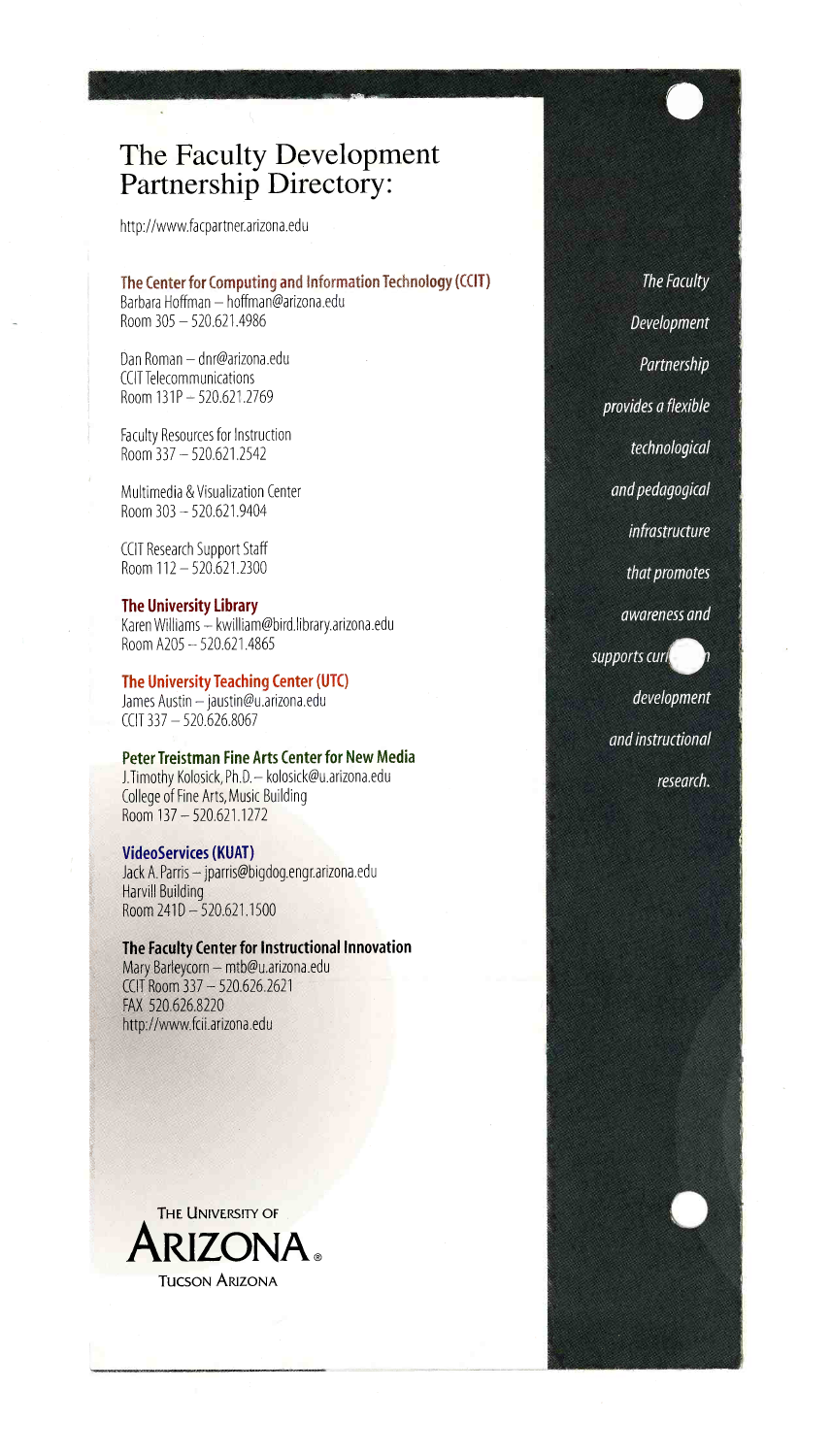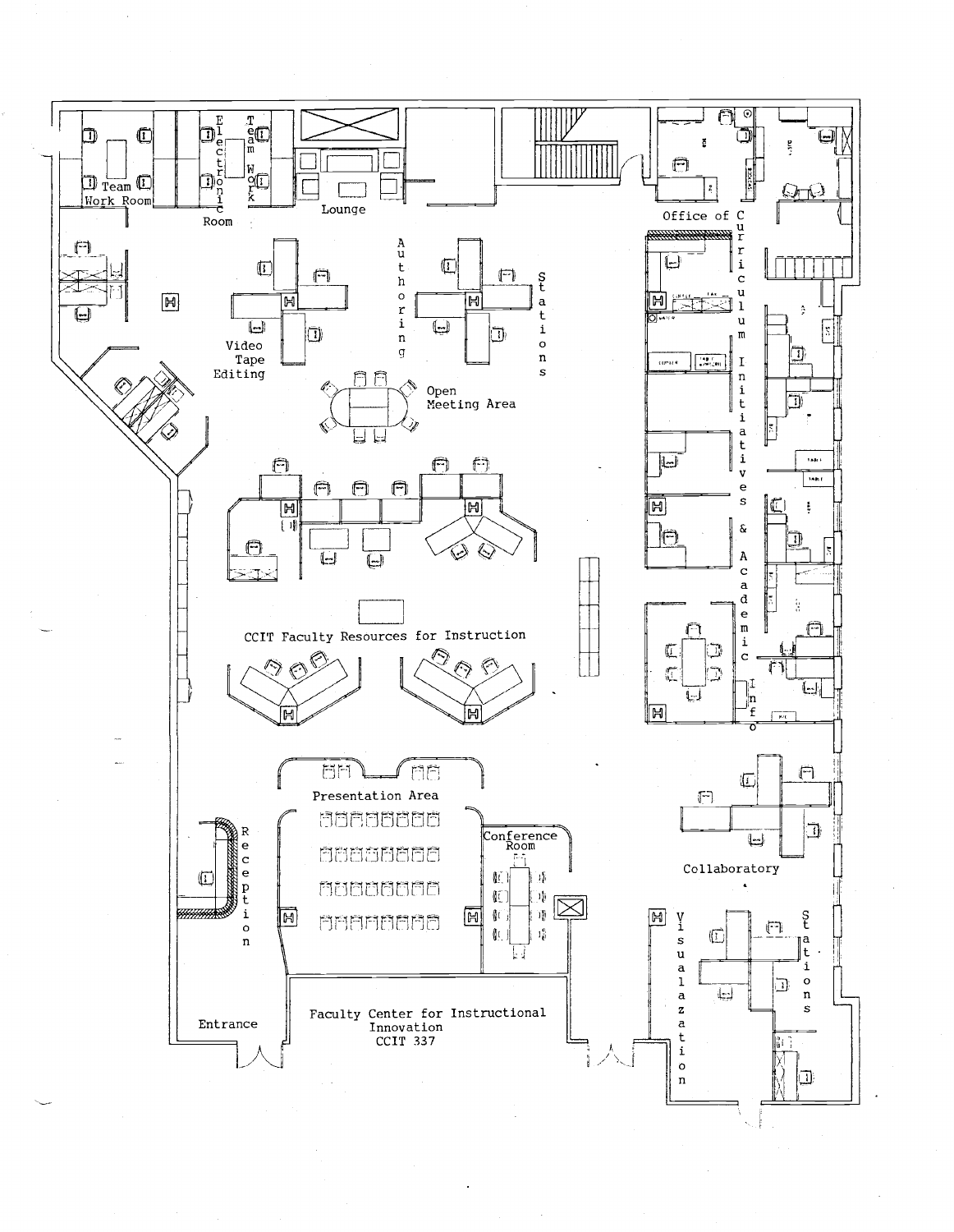# Faculty Center for Instructional Innovation (FCII) Equipment and Space Resource List

FCII resources, including use of presentation and meeting areas, are available to UA faculty, GATs and other teaching staff in support of enrichment and project development activities. Most resources are availáble for reserved scheduling. Resources not in use or reserved can be used on a walk-in basis. Contact the Center at  $\sim$ 626-2621 for additional information or to make a reservation.

### Reception

Schedule a resource

- FAX service dial direct for local inbound/outbound numbers. (A long distance access codemust be supplied by the caller for long distance outbound FAX servico.)
- Information station for Center, Campus and other programs and activities of interest.

### Presentation Area

Flexible furniture arrangements can accommodate up to 50 in auditorium style seating or support round table meetings of up to 20. Presentation equipment-Toshiba document & display projection device with connection capabilities for video, computer, paper and 3D images. Surround sound audio

Access to VideoServices (KUAT) broadband network

Plug and play access to UANet/lntemet. (Bring your own computer or use the provided PC.)

Telephone

Tackable surfaces

## Faculty Resources for Instruction

Lending library of software and print materials

General purpose PC compatible and Macintosh stations for software evaluation, web browsing, email, project consulting etc.

Information and display of ergonomic furnishings and computer peripheral devices.

### Conference Room

Meeting room seats up to 12. Plug and play network access Tackable surfaces

### Team Work Room

Tables and desks accommodating teams and groups of up to 8. Tackable surfaces 4 Mac 7100s.

### Electronic Team Work Room

Tables and desks accommodating teams and groups of up to 8. Tackable surfaces

Softboard electronic white board connected to HP Vectra PC and HP Color Printer. (Software available: Windows 95, Netscape, Office 97 Standard)

3 Dell 133 Pentiums with 17' monitors

### Video Capture, Edit & Creation Options

Tape to tape analog editing system with two SVHS decks with mixing capabilities and computer for titling.

- Digital editing station: 200 MHz dual pentium, mixers, storage, SVHS deck.
- Video capture area with 1 Mac 8100 and 1 PC166

(PC in collaboratory also equipped with a document camera and video capture capability)

| <b>Authoring Stations.</b>                                  |                                                            |  |
|-------------------------------------------------------------|------------------------------------------------------------|--|
| HP Vectra 6/200 MHz PC                                      | Macintosh PowerMac 9600 200 Mhz                            |  |
| 21" High Resolution Display                                 | AppleVistion1710 High Resolution Display                   |  |
| 12X CD ROM                                                  | 12X CD ROM                                                 |  |
| <b>HP Color Scanner</b>                                     | <b>HP Color Scanner</b>                                    |  |
| 2 Gigabyte Hard Drive                                       | 4 Gigabyte Hard Drive                                      |  |
| Datadock with 4 Gigabyte Hard Drive and 4X                  | Datadock with 4 Gigabyte Hard Drive and 4X CD ROM Recorder |  |
| <b>CD ROM Recorder</b>                                      | jazz disk                                                  |  |
| zip and jazz disks                                          | Network Access                                             |  |
| <b>Network Access</b>                                       | WebBurst, Director, Authorware, SoundEdit 16,              |  |
| Office 97 Professional, WP Suite, Clans HomePage, Netscape, | Photoshop, Illustrator, PageMill, Wordperfect,             |  |
| TrueSpace, Authorware, Director. Illustrator, Photoshop,    | Claris HomePage, mTropolis, Strata Studio Pro              |  |
| Premiere, Toolbook, Omnipage, FrontPage                     | Apple OuickDraw 3D Accelerator Card                        |  |
| 160 Megabytes RAM                                           | 128 Megabytes RAM                                          |  |
|                                                             |                                                            |  |
| Collaboratory                                               |                                                            |  |
| 2-Vectra5 166MHz PC                                         | 2-PowerMac 6500 225 MHz                                    |  |
| 17" Monitor                                                 | Apple 1705 Multiple Scan display                           |  |
| 8X CD ROM                                                   | 12X CD ROM                                                 |  |

2 Gigabyte Hard Drive 2 Gigabyte Hard Drive Network Access Network Access MS Office, Netscape MS Office, Netscape MS Office, Netscape MS Office, Netscape MS Office, Netscape MS Office, Netscape MS Office, Netscape  $\overline{32}$  Megabytes RAM

### VisuaIizatior Stations SGi Indigo

SGIO2 3D Development Tools, VRML Web Tools, Softimage, Framemaker, SGI Varsity Pak

3D Development Tools, Softimage, Framemaker, SGI Varsity Pak

### Other Resources

32 Megabytes RAM

zip drive

Networked HP color laserjet and inkjet printers 1200 DPI Lounge area with the Chronicle, other magazines and resources<br>Transparencies (5 free the first time, subsequently customer supplied) Open meeting area seating approx Transparencies (5 free the first time, subsequently customer supplied)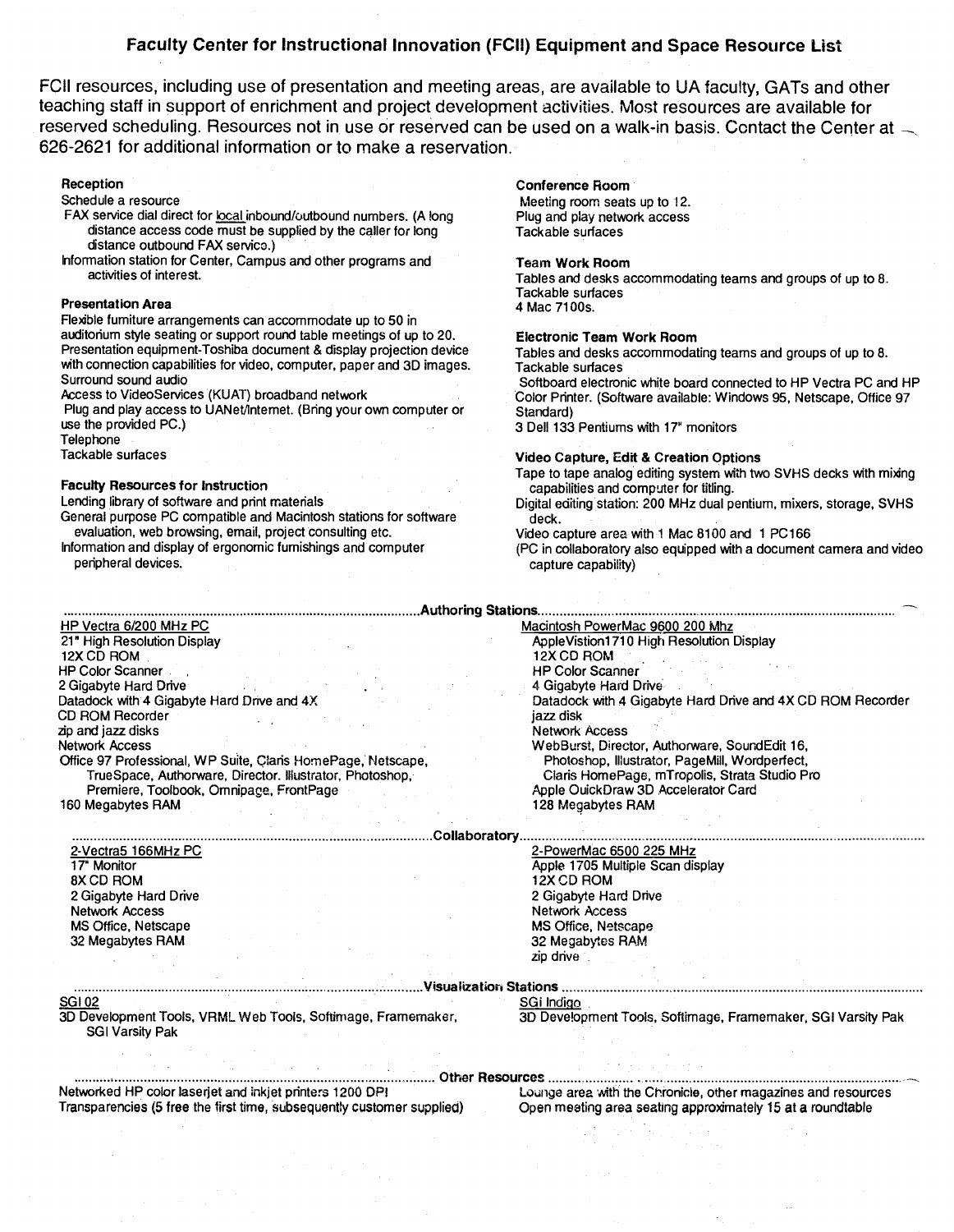# ACCOMPLISHMENTS

- \* ADDED OVER 2,000 ONLINE FULL TEXT JOURNALS AND THE COMPLETE BACKFILES OF 40 SOCIAL SCIENCE AND HUMANITIES JOURNALS
- \* PROVIDED ACCESS TO OVER 40 DATA BASES IN CD-ROM
- \* ADDED NETWORK ACCESS TO THE 27,000,000 BIBLIOGRAPHIC RECORDS OF THE RESEARCH LIBRARY INFORMATION NETWORK
- \* INSTALLED A PROTOTYPE INFORMATION COMMONS WITH MULTIMEDIA ACCESS AND CREATION CAPABILITIES
- \* ADDED A WEB FRONT-END TO SABIO AND INSTALLED 60 WORKSTATIONS IN THE SCIENCE AND MAIN LIBRARIES TO UTILIZE THE WEB CAPABILITIES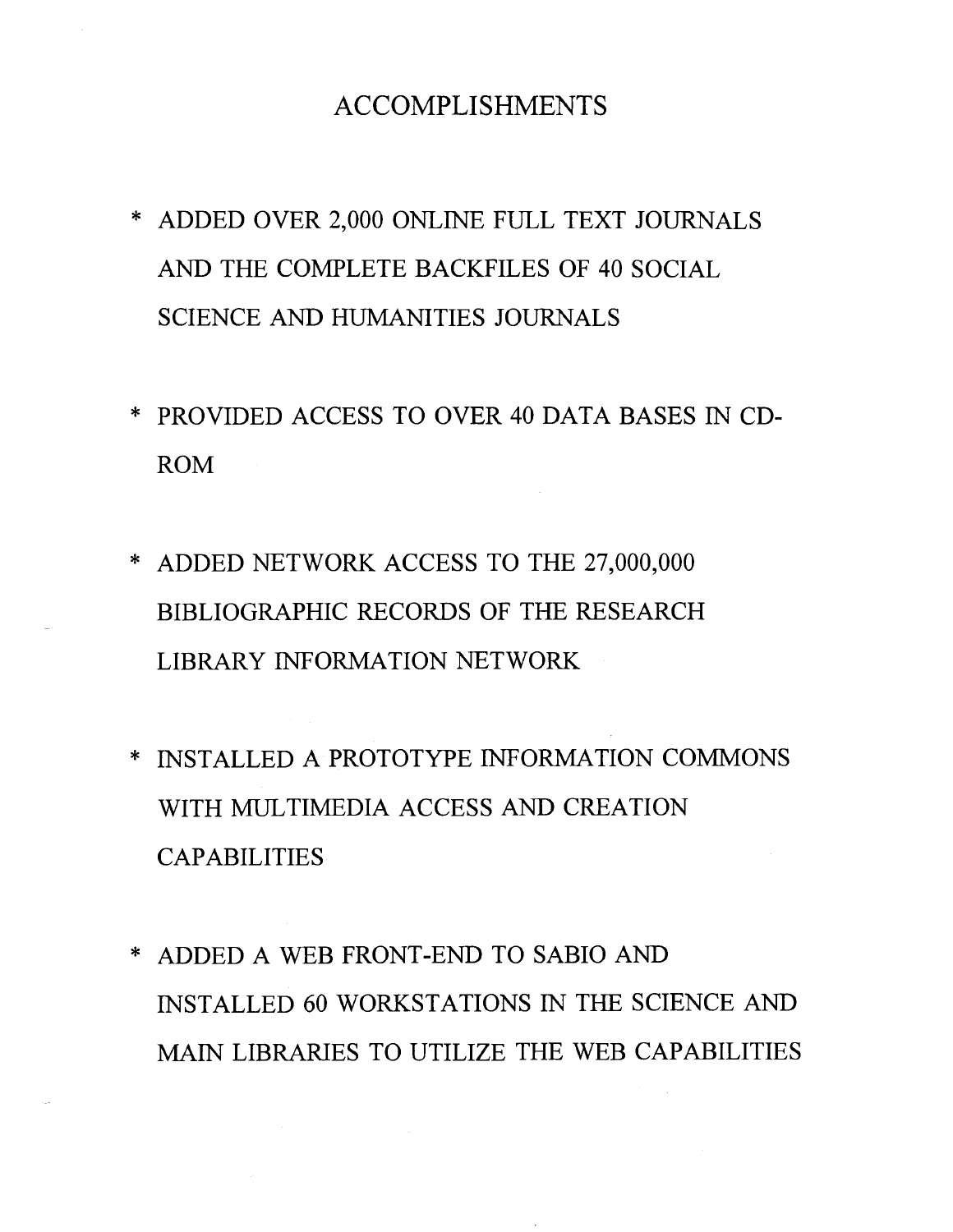- \* DIGITIZED FOR WEB ACCESS THE UDALL PAPERS AND "THROUGH OUR PARENTS' EYES" EXHIBIT
- \* BEGAN DIGITIZING THE JOURNAL OF MOLECULAR BIOLOGY AND EVOLUTION AND THE JOURNAL OF RANGE MANAGEMENT
- \* TAUGHT OVER 30,000 CAMPUS AND COMMUNITY USERS HOW TO USE ONLINE RESOURCES
- \* PARTNERED WITH 45 FACULTY TO REDESIGN THEIR COURSES (MANY CORE CURRICULUM COURSES)
- \* REDUCED INTERLIBRARY LOAN TURN AROUND TIME \*\*80% OF ARTICLES RECEIVED iN 8 DAYS \*\*80% OF BOOKS RECEIVED IN 3 WEEKS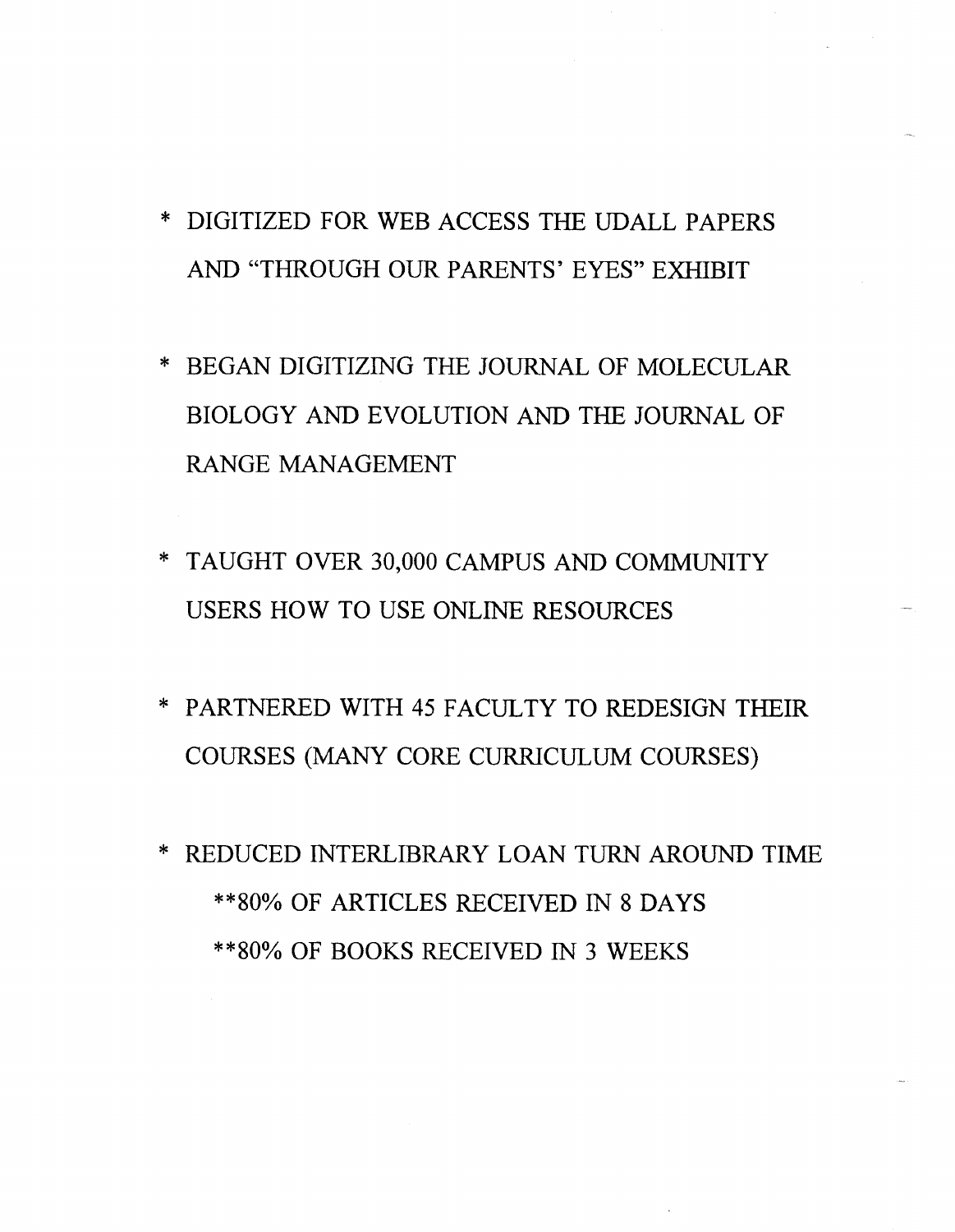- \* REDUCED TIME PLACING ITEMS ON RESERVE FROM 3 WEEKS TO 36 HOURS
- \* REDUCED BOOK ORDER TIME FROM 50 DAYS TO 50 **HOURS**
- \* REDUCED TIME TO SHELF OF NEW BOOK RECEIPTS FROM SIX WEEKS TO ONE WEEK
- \* IMPLEMENTED SENDING LIBRARY NOTICES THROUGH E-MAIL
- \* ADDED RECORDS FOR GOVERNMENT DOCUMENTS TO SABIO
- \* REDUCED THE BACKLOGS OF UNCATALOGED MATERIALS BY 20,000+